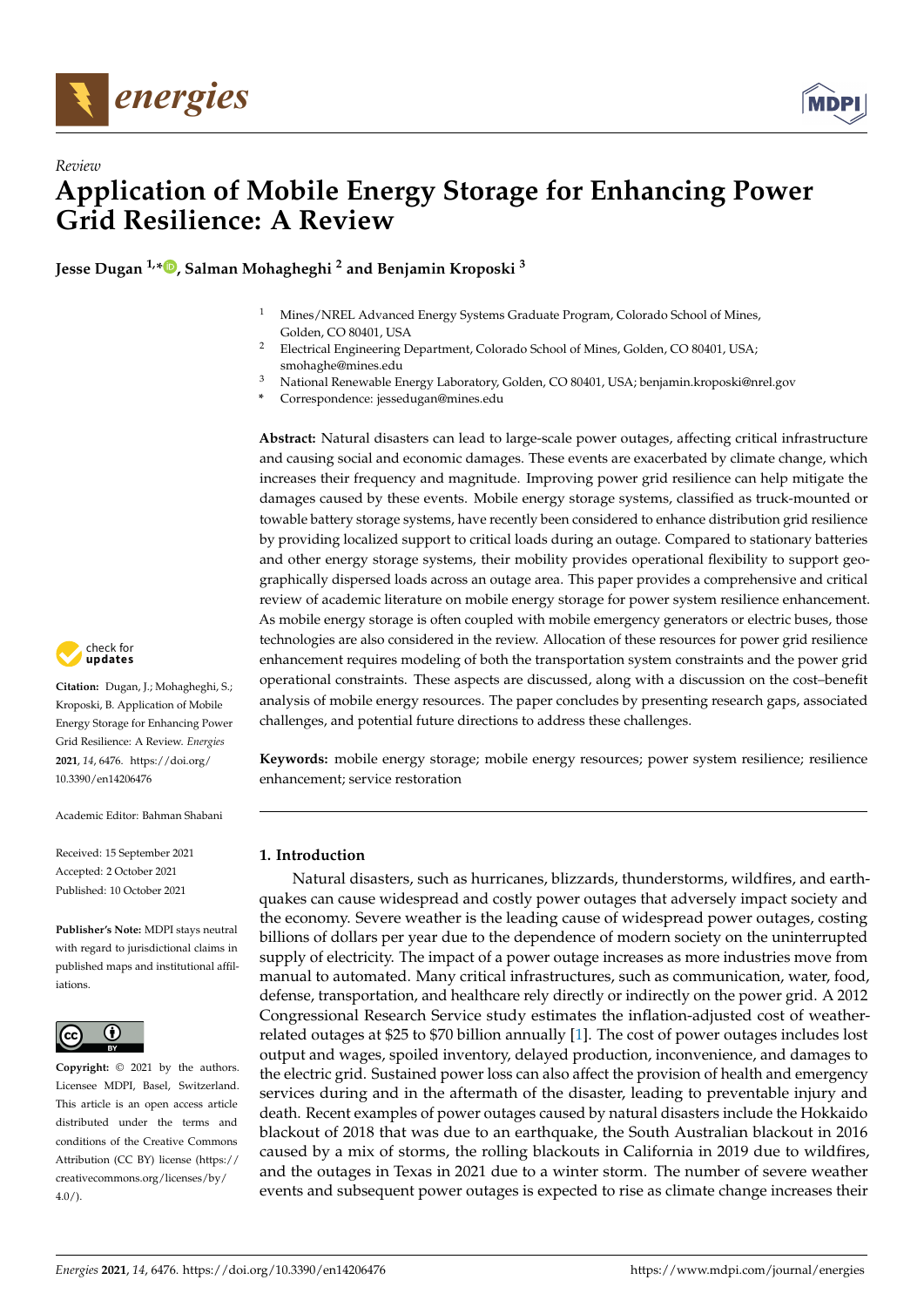frequency, intensity, and duration. In 2020, the direct economic losses and damage from natural disasters was estimated at \$268 billion, stemming from 53-billion-dollar economic loss events around the world, the second highest on record [\[2\]](#page-15-1).

Beyond weather-related events, distribution systems are increasingly at risk from cyberattacks. The introduction of monitoring and control technologies and the use of advanced communication networks has made the grid more interconnected and hence, more vulnerable to these threats. In 2015, a coordinated cyberattack in Ukraine led to a power outage affecting approximately 225,000 customers and causing a 6-h blackout in and around Kyiv [\[3,](#page-16-0)[4\]](#page-16-1). This was the first documented case of a cyberattack bringing down the power grid, and the attack strategy is employable to infrastructures around the world [\[4\]](#page-16-1).

Improving power grid resilience can help mitigate the damages caused by these events. Power grid resilience has been defined as "the ability to anticipate, resist, absorb, respond to, adapt to, and recover from a disturbance" [\[5\]](#page-16-2). According to a 2013 report from the Executive Office of the President, investment in grid resilience will reduce the consequences of a power outage, "saving the economy billions of dollars and reducing the hardship experienced by millions of Americans when extreme weather strikes" [\[1\]](#page-15-0). Grid resilience investments include system hardening strategies such as undergrounding wires and upgrading substation components and operational strategies such as deploying microgrids or utilizing distributed energy resources.

Mobile energy storage systems (MESSs) have recently been considered as an operational resilience enhancement strategy to provide localized emergency power during an outage. A MESS is classified as a truck-mounted or towable battery storage system, typically with utility-scale capacity. Referred to as transportable energy storage systems, MESSs are generally vehicle-mounted container battery systems equipped with standardized physical interfaces to allow for plug-and-play operation. Their transportation could be powered by a diesel engine or the energy from the batteries themselves. MESS containers typically hold batteries in addition to systems for thermal management, power conversion, and power control. They may also contain balance-of-system equipment such as transformers [\[6\]](#page-16-3). The design, operation, and maintenance of a MESS are governed by IEEE Standard 2030.2.1-2019, which stresses the importance of safety measures including anti-vibration, anti-collision, and waterproof capabilities [\[7\]](#page-16-4).

Unlike conventional emergency response equipment such as diesel generators, MESSs can operate both during normal conditions and during emergency events. During normal operation, they can provide valuable grid services and capabilities including load leveling, peak shaving, spatiotemporal energy arbitrage, reactive power support, renewable energy integration, and transmission deferral. This ability to provide ancillary services on typical days enables a return-on-investment, which is not common for emergency response equipment. Mobile energy storage does not rely on the availability of fuel supplies, which offers an advantage over portable diesel generators, as fuel supplies may be interrupted or restricted by a disaster. MESSs also do not produce greenhouse gas emissions or create air pollution during operation and can be deployed to help meet clean energy targets. MESSs are typically owned and controlled by utility companies, which offers advantages over other mobile energy resources such as electric vehicle fleets and other resilience enhancement techniques such as demand response. MESSs are not subject to the stochastic behavior and demand of electric vehicle drivers and do not require advanced communication infrastructure, smart meters, or interaction with electricity consumers.

The primary advantage that mobile energy storage offers over stationary energy storage is flexibility. MESSs can be re-located to respond to changing grid conditions, serving different applications as the needs of the power system evolve. For example, during normal operation, a MESS could support an overloaded substation in the summer months, and then move to provide ancillary services in another location once demand drops. This avoids creating stranded assets and saves money compared to multiple stationary energy storage systems [\[8\]](#page-16-5). MESSs can also provide energy during emergency conditions and their mobility allows for fast deployment at the location where they are most necessary.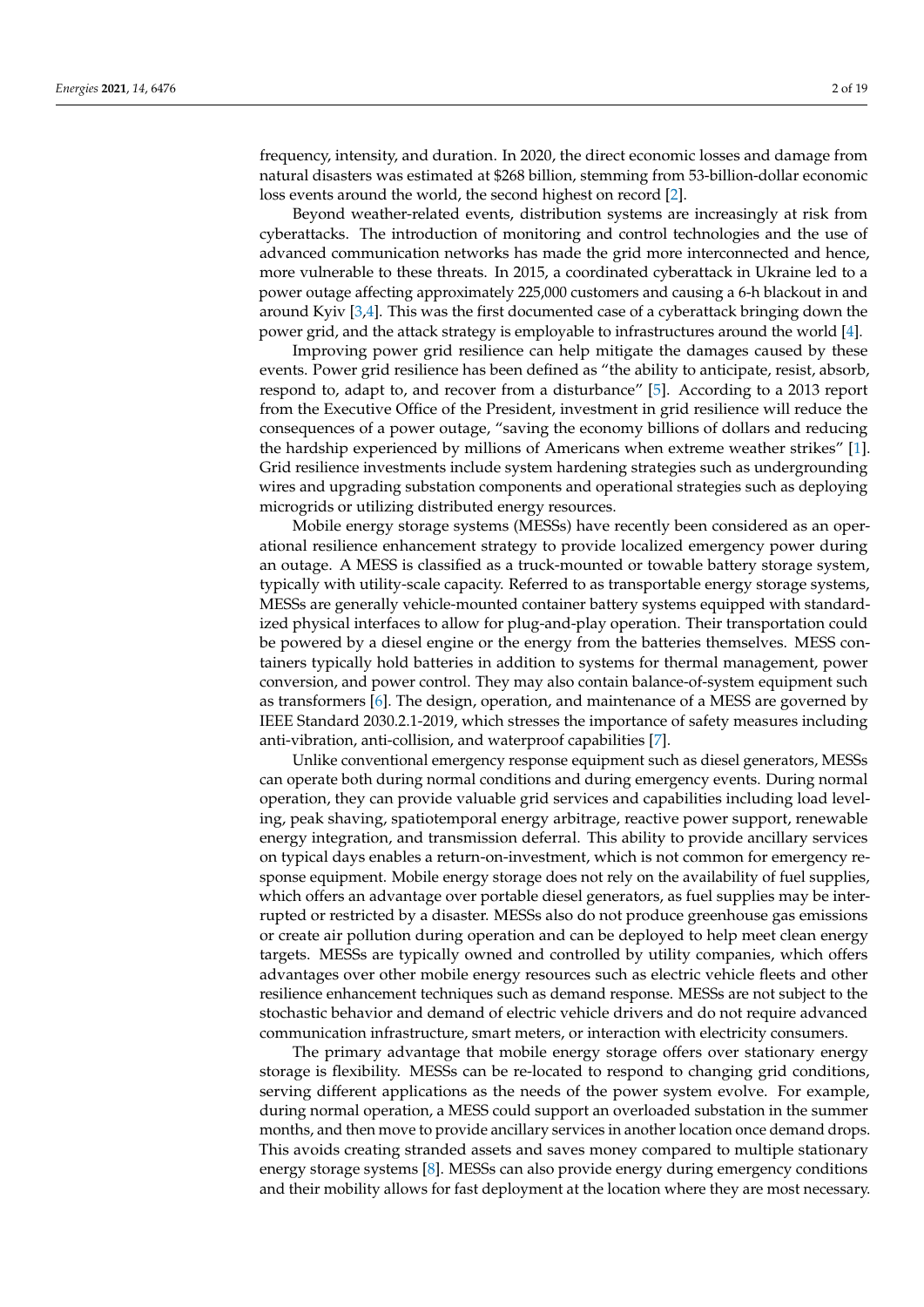Commercial deployment of MESSs is limited, but expected to increase as the cost of utility-scale batteries continues to fall [\[6,](#page-16-3)[9\]](#page-16-6). In 2016, Consolidated Edison of New York announced their plans to develop an 800 kWh MESS unit with Electrovaya, a lithium-ion battery company [\[10\]](#page-16-7). Power Edison has deployed mobile energy storage systems for over five years, offering utility-scale plug-and-play solutions [\[11\]](#page-16-8). In 2021, Nomad Transportable Power Systems released three commercially available MESS units with energy capacities ranging from 660 kWh to 2 MWh [\[12\]](#page-16-9). However, the adoption of MESSs as a resilience resource is hindered by high capital costs, deployment logistics challenges, concerns about interoperability with existing distribution systems, and insufficient connec-tion infrastructure [\[6\]](#page-16-3). The capital cost of a standalone, stationary 1 MW/2 MWh battery typically falls between \$377/kWh and \$831/kWh, depending on the application [\[6\]](#page-16-3). The 1 MW/2 MWh Nomad unit has a capital cost of \$1,599,000, or ~\$800/kWh [\[13\]](#page-16-10). In addition to investment costs, battery storage also incurs ongoing operation and maintenance costs. Compared to an ESS, a MESS will likely introduce a cost premium of 5–10% associated with the labor and fuel for transportation [\[6\]](#page-16-3). Additionally, the lack of generation during an outage may mean that MESSs are a short-term solution to a long-term problem if they cannot re-charge.

Over the past five years, there has been an increasing interest in using MESSs for resilience enhancement. Researchers have focused on resource allocation to determine the optimal scheduling of a MESS fleet following a resilience event, considering the interactions between MESSs, microgrids, repair crews, and the transportation network. There have been numerous studies that consider the use of MESSs for distribution system resilience enhancement, demonstrating the need for a collective review on the current practices and challenges that face this topic. Review papers on energy storage systems have mentioned MESSs, but to the best of the authors' knowledge, no comprehensive review exists [\[14](#page-16-11)[,15\]](#page-16-12). The remainder of this paper consists of the following sections. Section [2](#page-2-0) introduces the concept of power grid resilience and Section [3](#page-3-0) describes how MESSs can be used for resilience enhancement. Section [4](#page-5-0) presents a review of the current state of the art. Section [5](#page-13-0) discusses the gaps in the existing literature and outlines areas of future work, and Section [6](#page-14-0) presents the conclusions drawn from this work.

#### <span id="page-2-0"></span>**2. Power Grid Resilience**

Power grid resilience has recently attracted much attention from both academia and industry. Compared to reliability, which concerns typical, short-term outages, resilience is focused on large-scale disturbances caused by long-duration, high-impact, low-frequency events, such as natural disasters or man-made threats. While reliability definitions and metrics are mature and broadly accepted, resilience definitions vary. Several approaches have been developed to quantify resilience, however, no widely adopted metric is currently in use [\[16\]](#page-16-13). While resilience metrics attempt to holistically measure system resilience, resilience evaluation criteria can be used to show how certain measures can enhance total system resilience without having to provide a picture of the overall resilience [\[17\]](#page-16-14). Evaluation criteria include performance metrics about the scope and duration of an outage. These include hours of outage, lost load, percentage of customers experiencing an outage, number of critical services without power, and time to recovery [\[16\]](#page-16-13). Bhusal et al. [\[17\]](#page-16-14) and Raoufi et al. [\[18\]](#page-16-15) provide comprehensive reviews of the current state of the art in power system resilience, detailing potential metrics and evaluation criteria.

Whenever applicable, power grid resilience can be viewed in terms of the timeline of the event under study, i.e., before the event starts, during the course of the event, and during its aftermath. The solutions for each phase, known as preventive, corrective, and restorative mitigation strategies, respectively, need to address different objectives subject to varying types and/or levels of uncertainty. No one-size-fits-all solution exists, and the best resilience strategy may very well vary from one system to another, and from one type of disaster to another.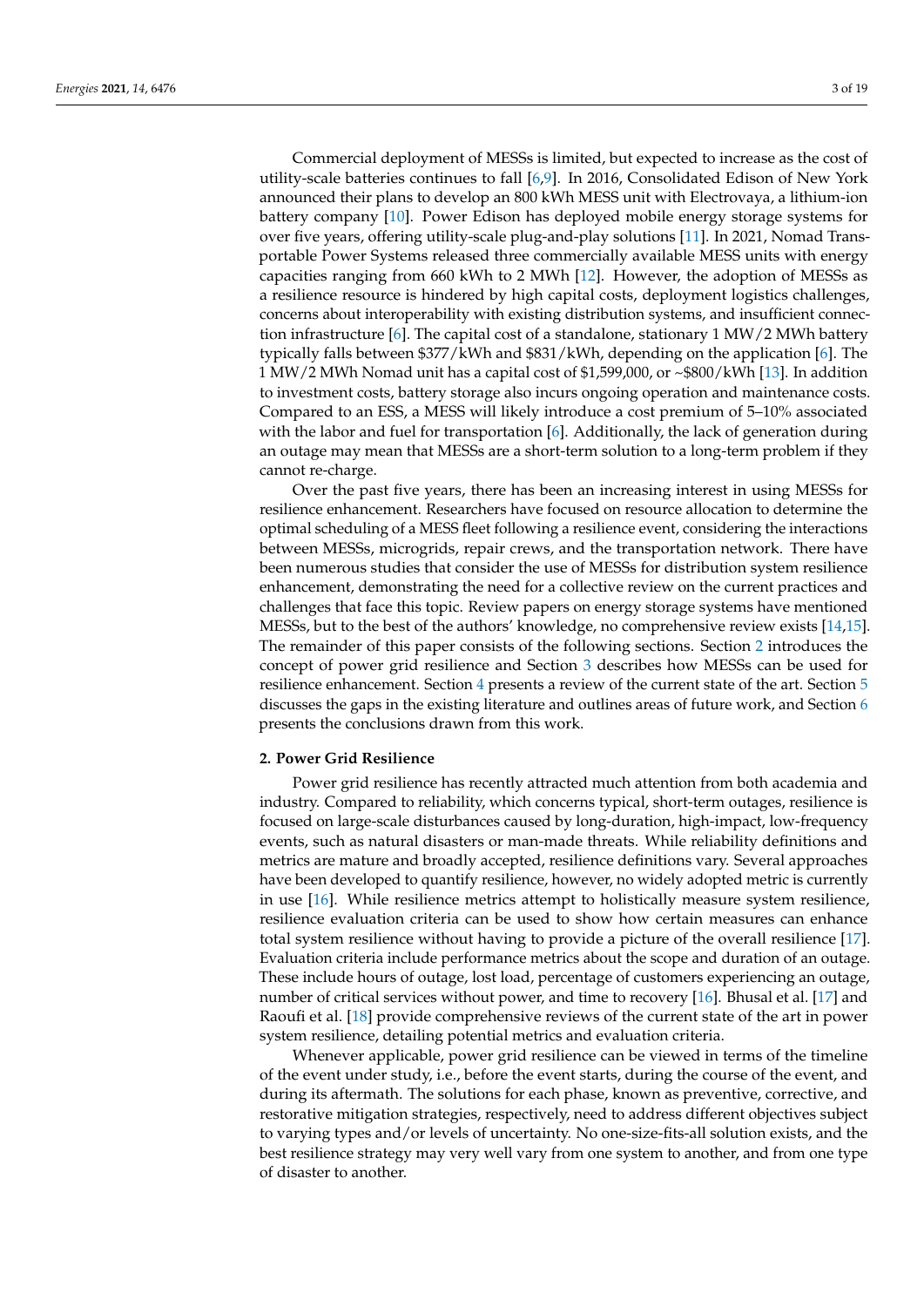Preventive strategies are proactive in nature and focus on grid reinforcement to help prevent or minimize the potential impacts of upcoming disasters. These may include hardening substation equipment, hardening control rooms against water hazards or earthquakes, undergrounding lines, deploying distributed energy resources, and/or reconfiguring the network to enable microgrid islanding. Acknowledging the critical role of the control and communication network in maintaining power grid stability during disturbances, some researchers have instead focused on making the IT infrastructure robust [\[19](#page-16-16)[–21\]](#page-16-17). A downside of these solutions is the normally high costs associated with them, especially given the fact that events of interest are comparatively low frequency (although high impact). Given the constant investments that are needed to maintain utility operations and upkeep, such reinforcement and capacity expansion projects may easily

Corrective and restorative strategies, on the other hand, are reactive in response to an ongoing or recently terminated event. The goal of both strategies is to utilize the existing power grid resources to maintain connectivity and continue supplying the loads to the extent technically possible. Despite the importance of restoring power once a disturbance has run its course, the power system must continue operating reliably and securely during the event. The colossal amount of destructive energy released by a highintensity natural disaster event makes it impractical, if not infeasible, to guarantee the availability of all grid components. Hence, the system operator can put in place a predictive control strategy that dispatches the system in anticipation that some sections/resources may become affected by the event and hence may become unavailable. This has been extensively addressed in the literature within the context of security-constrained optimal power flow (SCOPF) [\[22\]](#page-16-18). The objective is to ensure that the system remains secure with respect to credible contingencies, and the system constraints are maintained should one of these contingencies happen. While this was traditionally done through performing deterministic contingency analysis and security assessment, utilities are migrating towards more advanced risk-based approaches [\[23,](#page-16-19)[24\]](#page-16-20). As opposed to traditional SCOPF-based approaches, risk-based SCOPF attempts to provide a secure solution with less likelihood of exposure to failure by taking into consideration the severity as well as the likelihood of contingency events.

No matter how strong a power system is and how efficiently it is operated once exposed to a natural disaster, it is still possible to be left with large-scale outages due to component failure or damage. This calls for the third category of mitigation strategies: restorative solutions whose goal is to find alternative sources and alternative routes to provide power to as many customers in the outage area as possible while the faulty sections of the grid are being repaired. Grid capabilities, such as microgrid islanding, localized load shedding, and localized power supply through distributed energy resources (DERs), especially units with black start capability, can significantly enhance the chances of a successful restoration of the outage area, whereas the duration of the outage, the expected repair time, the availability of fuel for distributed generators, and the availability of charge in energy storage systems can hinder them.

## <span id="page-3-0"></span>**3. Mobile Energy Storage for Resilience Enhancement**

get deprioritized.

Mobile energy storage increases distribution system resilience by mitigating outages that would likely follow a severe weather event or a natural disaster. This decreases the amount of customer demand that is not met during the outage and shortens the duration of the outage for supported customers. MESSs can be physically dispatched to prioritized locations and critical loads to support emergency response surrounding a natural disaster, providing backup power and black-start services. Mobile energy storage can be used to form a microgrid at a facility or set of facilities with proper connection infrastructure, reducing the amount of lost load during an outage. MESSs can be pre-positioned to vulnerable areas before disaster strikes, be allocated to support outages as the disaster unfolds, or coordinate with repair crews to aid in power system restoration. MESSs can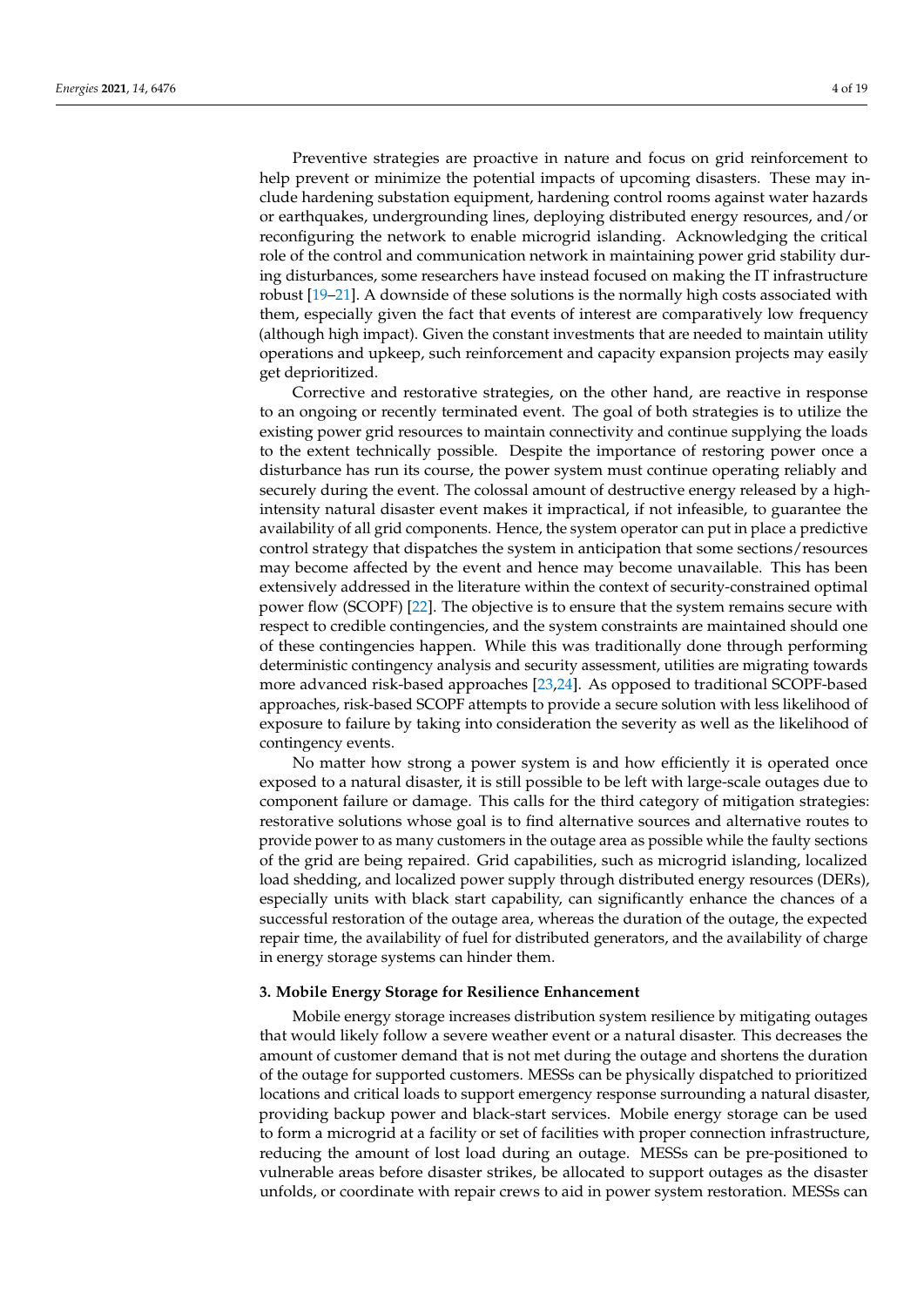respond quickly to the evolving needs of a community experiencing an outage, providing enhanced resilience and flexibility over stationary technologies [\[6\]](#page-16-3).

In addition to microgrid support, mobile energy storage can be used to transport energy from an available energy resource to the outage area if the outage is not widespread. A MESS can move outside the affected area, charge, and then travel back to deliver energy to a microgrid. The available resource could be a nearby feeder that is still connected to the transmission system, or a generation resource (such as a utility-scale wind farm or photovoltaic system) that has been stranded due to downed wires or damaged utility infrastructure. This ability to utilize stranded assets could help avoid the economic losses of unused generation. However, if a generation asset or nearby feeder is not available, a MESS is a limited resource, and can only provide backup power with the charge left in its batteries. This may cause customers to lose power once the batteries are depleted, as disaster-related power outages can last days to even weeks. Thus, without the ability to recharge, MESSs are a short-term solution to what may end up being a long-term problem. Additionally, the state of charge of the batteries at the onset of the outage is hard to predict. If the disaster strikes without warning, the batteries may not be fully charged, or worst case may be depleted, rendering the MESS less useful than intended.

Inspired by Bie et al. [\[5\]](#page-16-2), Mishra et al. [\[3\]](#page-16-0), and Lei et al. [\[25\]](#page-16-21), Figure [1](#page-4-0) depicts conceptually how MESSs can improve distribution system resilience as an event unfolds. The system function with and without MESSs during the event is shown. For a distribution system, system function in normal operation is the amount of load served, with the highest system function achieved when all demand is met. During an outage, the loads may be weighted by their criticality to give priority to critical infrastructure. The period associated with the event is divided into multiple event stages. These stages begin with normal operation [*t*0, *t*1], when planning and preventative measures, such as MESS pre-positioning and charging, can take place depending on the advance notice of the disaster. For events, such as hurricanes, blizzards, or wildfires, there may be advance notice of over a day, but for earthquakes or tornadoes there may be less than an hour to prepare [\[15\]](#page-16-12). Cyberattacks or other man-made threats may not give any warning.

<span id="page-4-0"></span>

**Figure 1.** Conceptual comparison of distribution system restoration with and without MESSs following a disruptive event. Adapted from [\[3,](#page-16-0)[5,](#page-16-2)[25\]](#page-16-21).

Following a disruption at  $t_1$ , the event progresses  $[t_1, t_2]$ , during which the system function is degraded as damage to the distribution system forces loads to be shed. At  $t<sub>2</sub>$ , the system reaches the post-event degraded state where all system damages have occurred, and no loads are yet restored. In reality, service restoration may begin before all damages have occurred, so the system function after *t*<sup>1</sup> may not be monotonically decreasing. If MESSs are pre-positioned at locations that would otherwise experience an outage, the system function during the event progression and post-event degraded state is improved. Following the degraded state, the response and recovery stage begins where service is restored. With the help of MESSs, service restoration can begin while utility infrastructure is still damaged. Infrastructure recovery begins at *t*4, where fallen lines or damaged equipment are repaired.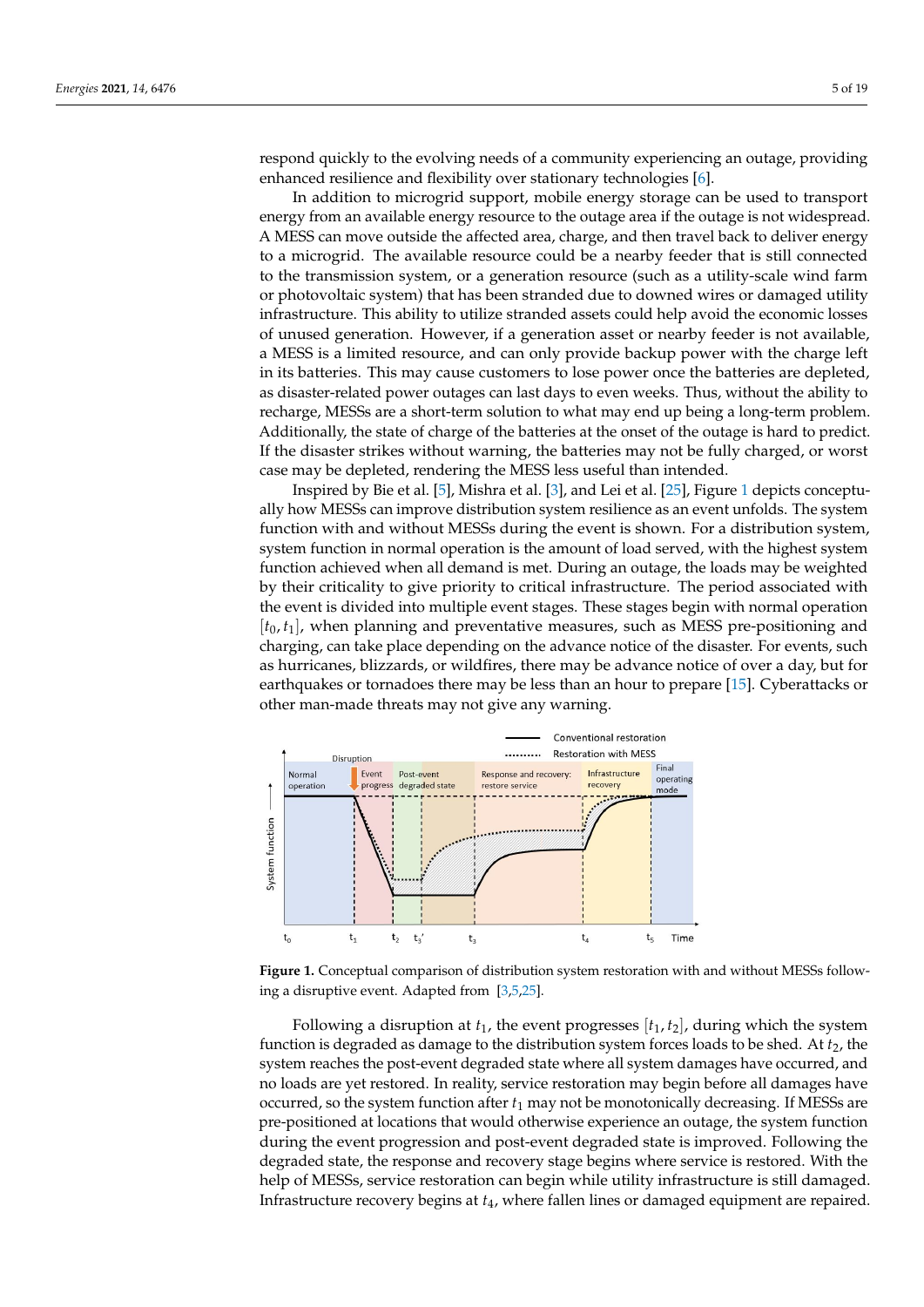At *t*5, the system has recovered fully and is functioning in its final operating mode. MESSs can improve the system function compared to conventional restoration by energizing loads that would otherwise experience an outage, shown by the dotted line in Figure [1.](#page-4-0) Additionally, the service restoration time begins earlier (represented by *t* 0  $\epsilon$ <sub>3</sub>), and the final operating mode is reached sooner. Overall, the system resilience is improved by reducing the lost load and improving the system function from the solid line to the dotted line. This corresponds to a shorter and less severe outage with MESSs than without.

## <span id="page-5-0"></span>**4. Literature Review**

# *4.1. Scope*

This section will review the current state of the art on the use of mobile energy storage for distribution system resilience enhancement and operation in emergency conditions. Along with MESSs, researchers consider the use of other utility-owned and operated technologies including mobile emergency generators (MEGs) and electric buses (EBs) to perform the same resilience enhancement. Coupled together, these technologies are referred to as mobile energy resources (MERs) or mobile power sources (MPSs). MERs all provide backup power during an emergency through the creation of localized microgrids, and their mobility allows for a flexible resilience response. The routing and allocation techniques developed by researchers for any of the MERs can be applied to MESSs. Many of the papers that consider MEGs or EBs have been cited as important related work in studies that consider MESSs. Thus, any paper that includes the use of a utility-scale (100 kW–10 MW) mobile energy resource for distribution system resilience enhancement surrounding a power outage has been included in this review. Vehicle-to-grid strategies that include the use of single or aggregated light-duty electric vehicles for resilience enhancement have been excluded, as they operate on a different scale than MESSs and are not utility-owned or operated resources. MESSs are also studied during normal operating conditions to provide localized ancillary services, such as load leveling, peak shaving, reactive power support, and voltage regulation or to support dispersed renewable energy integration or be used for transmission upgrade deferral [\[8](#page-16-5)[,26,](#page-16-22)[27\]](#page-16-23). These cases provide evidence for how MESSs can recoup investment costs during normal operation and provide a benefit beyond resilience but are not included in this study as they do not concern resilience.

#### *4.2. Mobile Energy Resources for Resilience Enhancement*

Many studies have investigated the use of MERs for service restoration through proactive pre-positioning and/or real-time allocation. Often, MERs are integrated into service restoration strategies in tandem with network reconfiguration (NR) and the formation of multiple microgrids (MGs), distributed renewable energy generation (DG), and/or demand response programs (DR). Multiple studies also co-optimized and coordinated repair crew (RC) dispatch with MER allocation [\[28–](#page-16-24)[31\]](#page-17-0). Typically, the use of mobile energy storage for distribution system resilience enhancement is approached as a resource allocation problem, the most common formulation being a mixed-integer convex optimization, subject to constraints on MER allocation and operation, network topology and power flow, MER energy capacity, and the transportation system, among others. Table [1](#page-6-0) presents a survey of the previous work on MERs for resilience enhancement, including the formulation, objective, MER technologies considered, and additional technologies that have been coordinated or co-optimized with the MERs.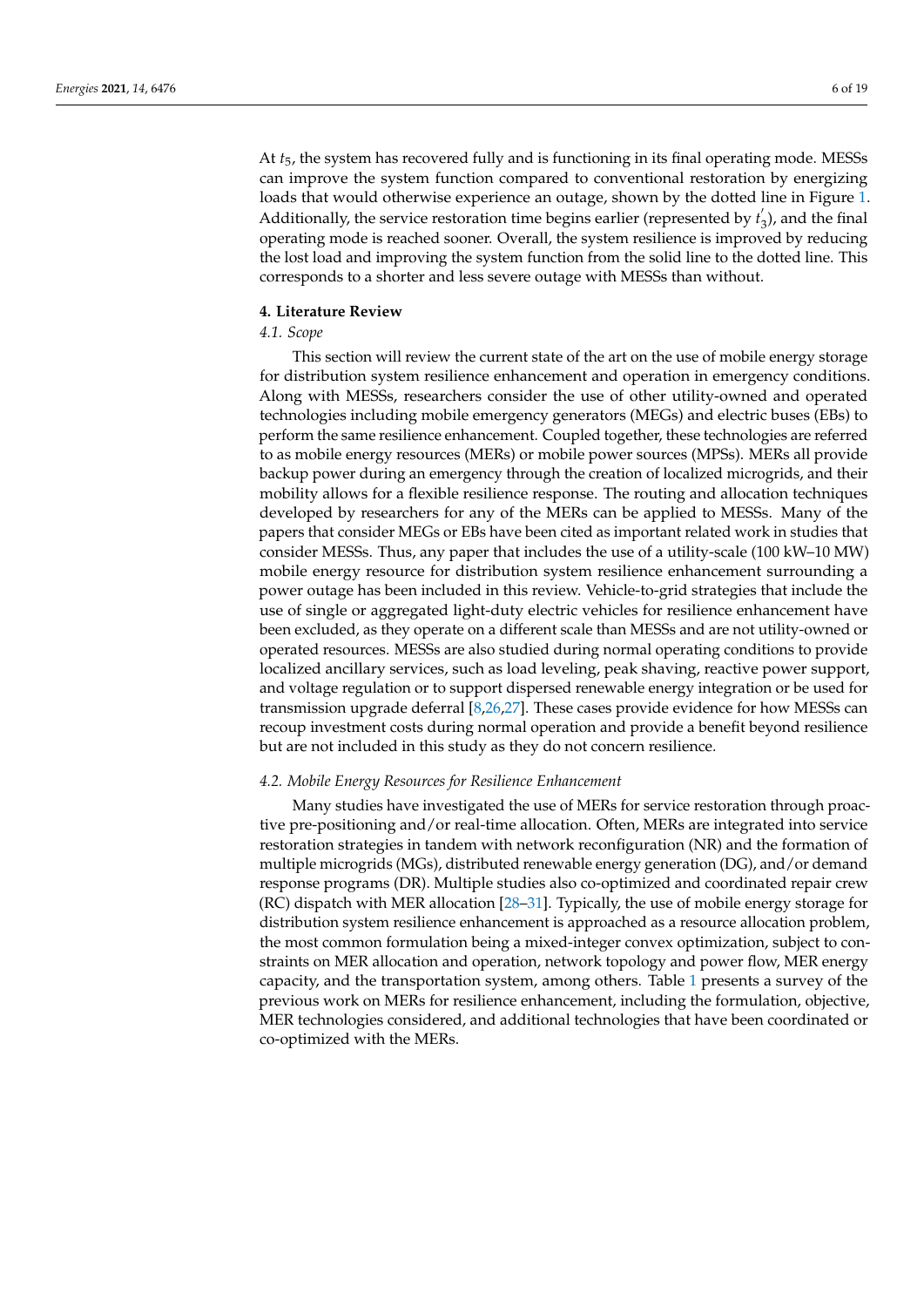<span id="page-6-0"></span>**Table 1.** Survey of previous work on the use of mobile energy resources for resilience enhancement. The arrows indicate that the original formulation is transformed to a more simplified version for better tractability and convergence. The following abbreviations are used: MIQP = mixed integer quadratic program, MILP = mixed integer linear program, MINLP = mixed integer nonlinear program, MISOCP = mixed integer second order cone program, MIQCP = mixed integer quadratically constrained program, MISDP = mixed integer semidefinite program.

| Study  | MESSs MEGs               |                          | <b>EBs</b>               | Formulation                                                         | Objective                              | Coordinated<br>with      | <b>Test System</b><br><b>Nodes</b> |
|--------|--------------------------|--------------------------|--------------------------|---------------------------------------------------------------------|----------------------------------------|--------------------------|------------------------------------|
| $[32]$ | $\overline{a}$           | 5                        | $\frac{1}{2}$            | $MIOP \rightarrow MILP$                                             | Minimize outage<br>duration            | $\overline{a}$           | 114                                |
| $[33]$ | $\overline{2}$           | $\overline{a}$           | 3                        | $\text{MINLP} \rightarrow \text{MLP}$                               | Maximize resilience                    | $\overline{a}$           | 123                                |
| $[34]$ | $\overline{4}$           | $\overline{a}$           | $\overline{\phantom{a}}$ | <b>MILP</b>                                                         | Minimize cost                          | NR                       | 33                                 |
| $[27]$ | 2,3                      | $\frac{1}{2}$            | $\overline{a}$           | <b>MISOCP</b>                                                       | Minimize cost                          | MG                       | 15                                 |
| $[25]$ | $\mathbf{1}$             | $\mathbf{1}$             | $\overline{2}$           | $MISOCP \rightarrow MILP$                                           | Maximize restored<br>load              | <b>NR</b>                | 33, 123                            |
| $[35]$ | $\overline{\phantom{a}}$ | 5                        | $\overline{\phantom{a}}$ | $MINLP \rightarrow MILP$                                            | Maximize resilience                    | NR, MG                   | 68                                 |
| $[36]$ | $\overline{\phantom{a}}$ | 10                       | $\overline{a}$           | <b>MILP</b>                                                         | Minimize critical<br>load loss         | MG                       | 123                                |
| $[28]$ | 1, 2                     | 1, 2                     |                          | $\text{MINLP} \rightarrow \text{MISOCP} \rightarrow$<br><b>MILP</b> | Maximize resilience                    | RC, NR                   | 33, 123                            |
| $[37]$ | $\overline{4}$           | $\overline{a}$           | $\frac{1}{2}$            | <b>MILP</b>                                                         | Minimize cost                          | NR, DG                   | 33                                 |
| $[38]$ | $\overline{4}$           | 8                        | 25                       | <b>MILP</b>                                                         | Maximize restored<br>load              | RC                       | 33                                 |
| $[39]$ | 3,5                      | $\overline{\phantom{a}}$ | $\overline{\phantom{a}}$ | <b>MILP</b>                                                         | Minimize cost                          | NR, DG                   | 132, 198                           |
| $[40]$ | $\mathbf{1}$             | $\mathbf{1}$             | $\overline{2}$           | $MINLP \rightarrow MILP$                                            | Maximize restored<br>load              | <b>NR</b>                | 33                                 |
| [29]   | $\frac{1}{2}$            | $\overline{4}$           | $\overline{a}$           | MILP                                                                | Maximize restored<br>load              | DG, RC,<br><b>NR</b>     | 123,8500                           |
| $[41]$ | 2                        | $\overline{a}$           | $\overline{a}$           | MILP, MISDP, MISOCP                                                 | Maximize restored<br>load              | DG, NR                   | 33                                 |
| [30]   | $\overline{\phantom{a}}$ | 5                        | $\frac{1}{2}$            | <b>MILP</b>                                                         | Minimize curtailed<br>energy           | NR, RC                   | 47, 123                            |
| $[42]$ | $\mathbf{1}$             | $\mathbf{1}$             | $\mathbf{1}$             | $MINLP \rightarrow MILP$                                            | Maximize supplied<br>load              | NR, DG                   | 33                                 |
| [43]   | 4                        | $\overline{a}$           |                          | Markov decision<br>process                                          | Minimize cost                          | MG                       | 3 microgrids                       |
| [44]   | $\mathbf{1}$             | $\overline{2}$           | $\overline{a}$           | <b>MISOCP</b>                                                       | Minimize fuel<br>consumption           | DR                       | 37                                 |
| $[31]$ | 2,3                      | $\overline{a}$           | $\overline{a}$           | <b>MILP</b>                                                         | Maximize restored<br>load              | RC, MG                   | 33,69                              |
| $[45]$ | $\overline{\phantom{a}}$ | 6                        | $\frac{1}{2}$            | MILP                                                                | Maximize restored<br>load              | $\overline{a}$           | 123                                |
| $[46]$ | $\overline{\phantom{a}}$ | 2, 3                     | $\overline{a}$           | 3-stage stochastic<br>model                                         | Minimize cost                          | $\overline{\phantom{a}}$ | 13, 123                            |
| $[47]$ | $\overline{\phantom{a}}$ | 5                        | $\overline{a}$           | <b>MIQCP</b>                                                        | Maximize restored<br>load              | NR                       | 33                                 |
| $[48]$ | 2,4                      | $\overline{a}$           | $\overline{a}$           | Non-convex.<br>non-linear $\rightarrow$ MILP                        | Maximize the value<br>of supplied load | <b>NR</b>                | 33, 123                            |
| $[49]$ | $\mathbf{1}$             | $\mathbf{1}$             | $\overline{\phantom{a}}$ | <b>MILP</b>                                                         | Minimize cost                          | DR, DG                   | 33                                 |
| $[50]$ | $\mathbf{1}$             | $\mathbf{1}$             | $\overline{a}$           | <b>MIQCP</b>                                                        | Maximize restored<br>load              | RC                       | 15                                 |

Researchers have developed multi-stage plans considering proactive pre-positioning and/or real-time allocation of MERs. Lei et al. [\[32\]](#page-17-1) propose a two-stage restoration plan in which MEGs are proactively pre-positioned before an event and then allocated once after the event strikes to reduce the outage duration of critical loads by forming multiple microgrids. Lei et al. employ the same two-stage framework in [\[25\]](#page-16-21), which expands the work to also consider EBs, MESSs, network reconfiguration, and dynamic routing and scheduling of mobile resources after a disaster strikes. Instead of minimizing the outage duration, Ref. [\[25\]](#page-16-21) maximizes the weighted sum of survived or restored loads, which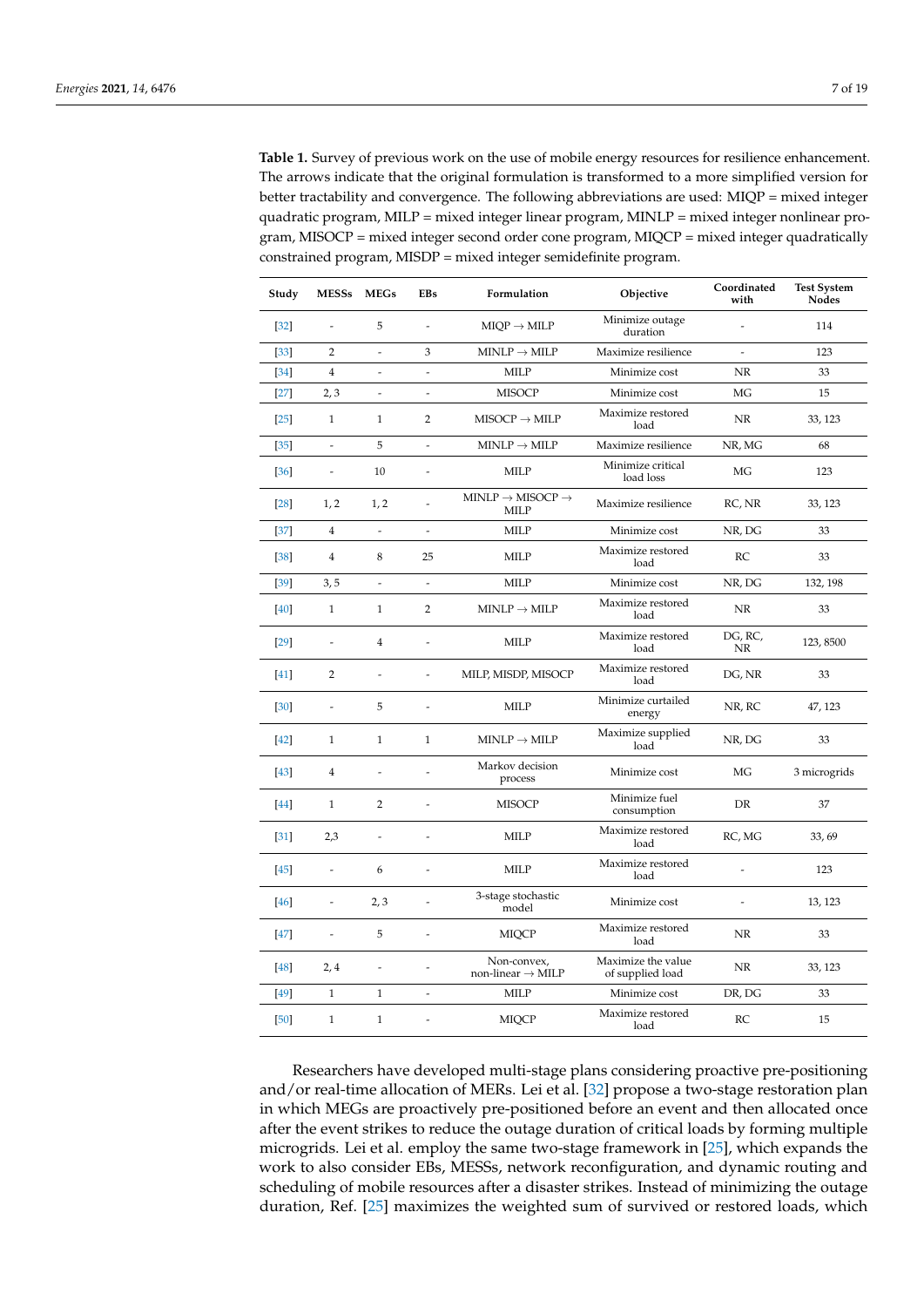are evaluated using 10,000 Monte Carlo simulations. Lei et al. expand this work once more in [\[28\]](#page-16-24), which co-optimizes the MER routing with repair crew dispatch and dynamic microgrid formation. In [\[34](#page-17-3)[,37\]](#page-17-6), Yao et al. develop a two-stage stochastic framework for service restoration after an event strikes to schedule MESSs in coordination with the formation of multiple microgrids. They model the MESS scheduling problem using a time-space network and optimize the service restoration strategy to minimize the total cost, including the customer interruption cost, microgrid generation cost, MESS transportation cost, and battery maintenance cost. Yao et al. extend this work in [\[39\]](#page-17-8) to implement a rolling optimization framework that dynamically updates road network damage and repair information and coordinates MESS scheduling. Yao et al. adapt the previous works to a deep reinforcement algorithm in [\[43\]](#page-17-12), using a Markov decision process to formulate the problem instead of the more traditional mixed-integer convex program to increase the computational efficiency. In [\[34,](#page-17-3)[37,](#page-17-6)[39,](#page-17-8)[43\]](#page-17-12), the charging and discharging patterns of MESSs are modeled as the MESSs move between energized microgrids and those affected by the outage.

Naturally, the costs associated with using MEGs (investment and operation) must be considered to ensure economic viability. Kim and Dvorkin [\[27\]](#page-16-23) devise a strategy to determine the economic tradeoff between MESSs in normal operating conditions and their economic resilience benefit in emergency response. The two-stage optimization is solved using the progressive hedging algorithm to minimize the operating cost in both conditions, finding that MESSs provide sufficient value in emergency conditions to justify their installation for both types of services. Zhang et al. [\[46\]](#page-17-15) propose a three-stage stochastic MEG planning model to minimize investment costs and expected penalty costs for load interruptions during outages. Mehrjerdi et al. [\[49\]](#page-17-18) present a coordinated stochastic plan for MESS operation in integrated electrical and heating networks to minimize operation costs and improve load restoration during electrical or natural gas outages.

Some researchers have proposed solutions for specific types of natural disasters. Gao et al. [\[33\]](#page-17-2) formulate a stochastic pre-hurricane resource allocation plan to pre-allocate electric buses and MESSs to critical loads to maximize the expected resilience of the system, considering the allocation and transportation costs of each resource. Kavousi-Fard et al. [\[35\]](#page-17-4) propose a two-stage stochastic post-hurricane strategy again to maximize resilience, considering shortest path and post-hurricane transportation infrastructure constraints. Yang et al. [\[40\]](#page-17-9) develop a strategy to dispatch MPSs following an earthquake to maximize the total supplied load over the outage period considering the transportation and battery degradation costs. Shi et al. [\[45\]](#page-17-14) propose a two-stage earthquake-specific restoration plan to maximize the critical load restoration and the restoration path reliability by pre-allocating MEGs in advance and re-allocating them after the earthquake.

As an energy resource, MEG dispatch needs to be coordinated with other energy resources that exist in the distribution system. Ye et al. [\[29\]](#page-16-25) develop an integrated optimization model for unbalanced distribution system restoration that coordinates distributed energy resources, including renewable energy generation, with MEGs and repair crews. Nazemi et al. [\[42\]](#page-17-11) formulate a disaster recovery scheme that coordinates network reconfiguration and MPS dispatch while considering the uncertainties of DERs in the system. Nazemi et al. extend this work in [\[48\]](#page-17-17), developing a plan to coordinate MESS fleets, dynamic network reconfiguration, and renewable energy sources while accounting for their uncertainty and variability. The model maximizes the total value of supplied load as well as the economic value of utilizing renewable energy. Che and Shahidehpour [\[36\]](#page-17-5) propose a strategy that coordinates MEG dispatch with microgrid formation and load switching sequences to restore critical loads. Bhusal et al. [\[51\]](#page-17-20) formulate a two-stage framework that determines the minimum MER capacity to perform service restoration when combined with network reconfiguration. Wang et al. [\[44\]](#page-17-13) describe a plan for an isolated distribution system to survive under limited fossil fuel through the use of MERs, demand response, and renewable energy generation. Prabawa and Choi [\[41\]](#page-17-10) present a multi-agent system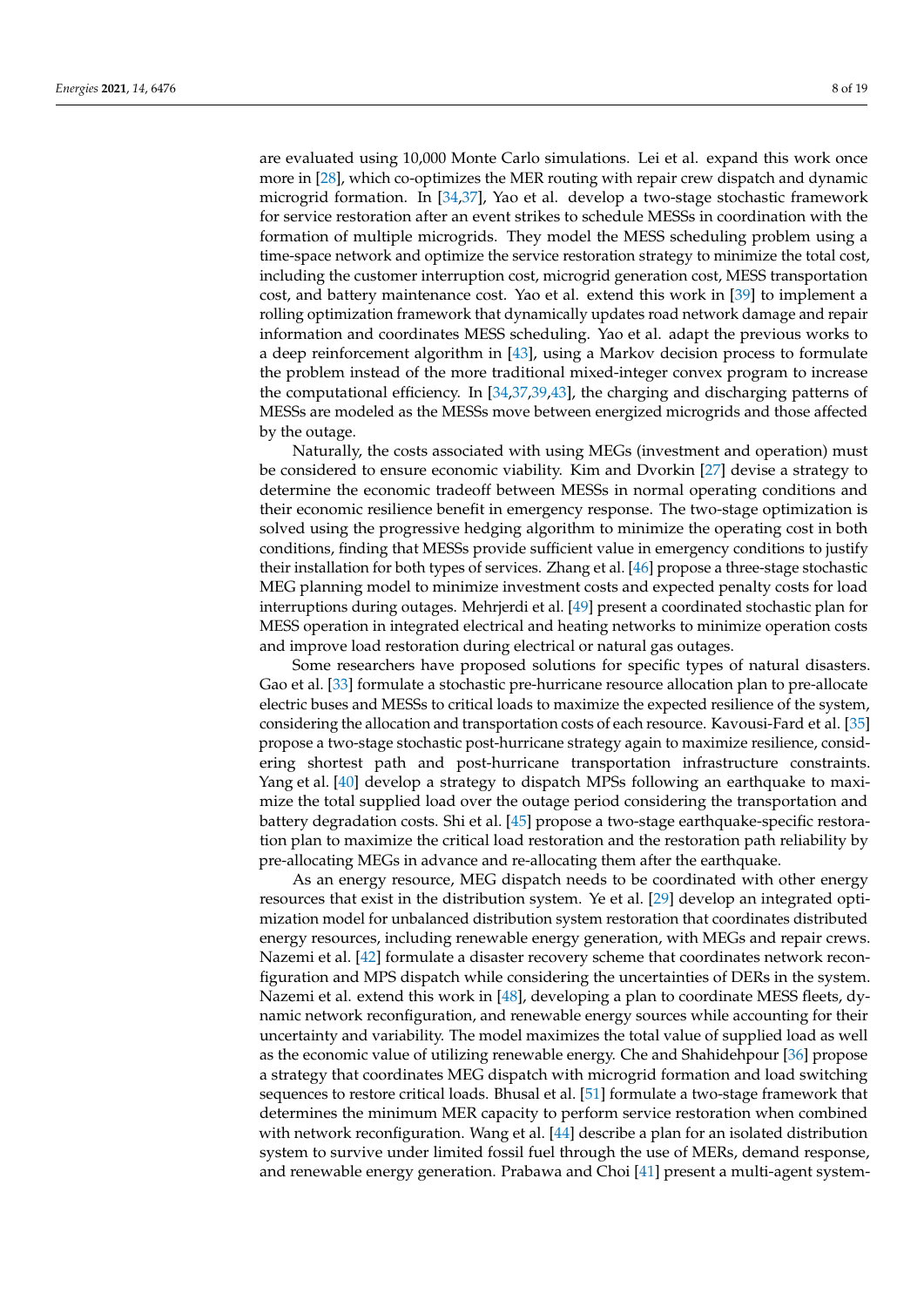based approach to coordinate distributed generators, SESSs, and MESSs in a three-layer framework that includes a transportation layer for the MESS routing.

MEGs have also been dispatched in coordination with repair crews for accelerated service restoration. Taheri et al. [\[30\]](#page-16-26) develop a plan to increase the system survivability through proactive network reconfiguration by utilizing remote-controlled switches, manual switches, and distributed generators, and MEG and repair crew pre-positioning. Ding et al. [\[31\]](#page-17-0) propose a restoration model that includes repair crews, MESSs, and networked microgrids connected by soft open points, power electronic devices that can replace a traditional tie switch. Xu et al. [\[38\]](#page-17-7) propose a framework for service restoration considering the dispatch strategy of MPSs and repair crews along with traffic congestion by formulating a weighted dynamic traffic assignment problem to minimize the travel time of the MPSs and the repair crews. For the distribution system, the load restoration problem is formulated to maximize the service time to critical loads subject to unbalanced power flow constraints. Erenoğlu and Erdinç  $[50]$  consider traffic congestion when coordinating MEG, MESS, and repair crew dispatch to maximize the power supply continuity and minimizing the battery aging cost of MESSs and the fuel cost of MEGs.

#### *4.3. Power Grid Operational Constraints*

The mobility aspect aside, an MER is simply an energy resource. As such, allocating MERs to different load areas within the network would require solving an optimal energy dispatch problem. Such models are solved subject to operational constraints related to active and reactive power flows across the system, MER power output, and node voltages, to name a few. These are modeled as inequality constraints that represent acceptable lower and/or upper bounds for different variables. All papers studied in this survey have included these constraints.

Conventional optimal power flow (OPF) models can be modified to incorporate MERs. Here, the goal is to allocate available energy resources in such a way that it optimizes certain objectives, the most common ones being operation cost and the amount of load served. In [\[25](#page-16-21)[,39](#page-17-8)[,46\]](#page-17-15), MPSs are modeled as fictitious flows. Kim and Dvorkin [\[27\]](#page-16-23) and Wang et al. [\[44\]](#page-17-13) model a computationally tractable second-order cone approximation of the optimal power flow problem for radial topologies based on the work of [\[52–](#page-17-21)[54\]](#page-17-22). Others use variants of a constrained optimization problem (see Table [1\)](#page-6-0).

Since the problem of allocating MERs is often tied with grid resilience against natural disasters, it is fair to assume that parts of the distribution grid may not be available. This means that network reconfiguration and/or microgrid islanding may be necessary, which can add another layer of complexity to the energy dispatch problem. Kavousi-Fard et al. [\[35\]](#page-17-4) consider reconfigurable networked microgrids with islanding capability and incorporate switching abilities into the model to determine islanded buses. Ding et al. [\[31\]](#page-17-0) utilize soft open points, which, during service restoration, can continuously control and regulate power flow and voltage.

In addition to the inequality constraints, some of which are mentioned above, the OPF problem includes equality constraints that represent power flow equations. In the simplest form, this would be a network-wide power balance equation to ensure frequency stability at a high level. However, more realistic OPF models incorporate both active and reactive powers using AC power flow equations. These equations are nonlinear, which can negatively affect both the tractability and the convergence speed of the optimization problem. To address this, many researchers apply linearization techniques to the power flow equations. For instance, in [\[25](#page-16-21)[,28,](#page-16-24)[30,](#page-16-26)[32](#page-17-1)[,37](#page-17-6)[,39](#page-17-8)[,45,](#page-17-14)[46,](#page-17-15)[50\]](#page-17-19), real and reactive power balance equations at each node are represented based on a linearized DistFlow model. Most studies assume a balanced distribution system, mainly because it can significantly improve the tractability of the optimization problem. However, balanced operation is not necessary a valid assumption for distribution networks, which is why some researchers extend the work to consider more realistic unbalanced three-phase systems. For instance, Gao et al. [\[33\]](#page-17-2) and Bhusal et al. [\[51\]](#page-17-20) perform unbalanced three-phase power flow calculations using OpenDSS.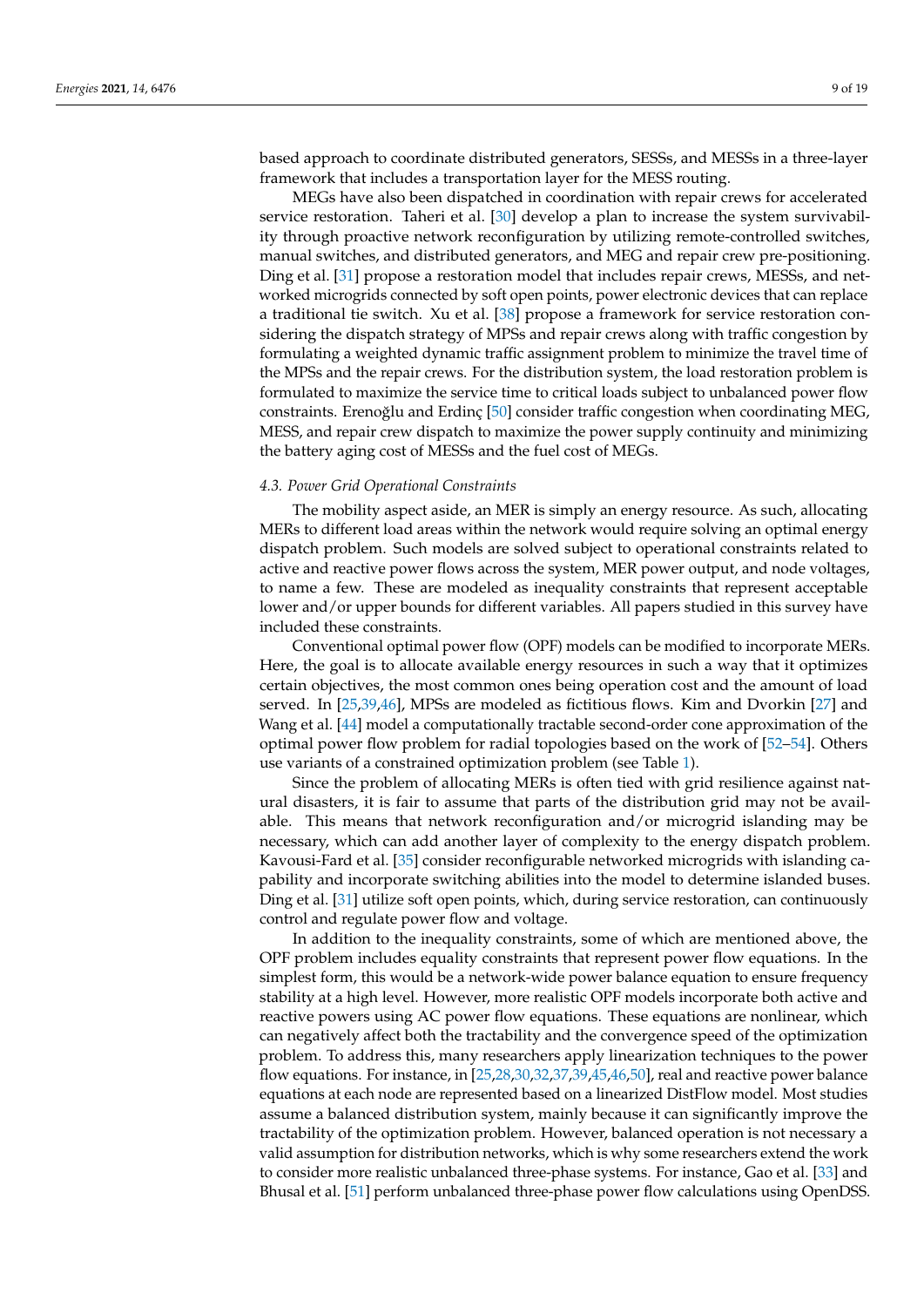Xu et al. [\[38\]](#page-17-7) consider unbalanced three-phase power flow using a linear approximation model of the optimal power flow problem. Ye et al. [\[29\]](#page-16-25) use the same approach for dynamically formed microgrids.

#### *4.4. Transportation System*

The use of mobile energy resources for distribution system resilience includes two separate problems: the resource allocation problem, and the routing problem. While some studies simply solve the resource allocation problem, i.e., assigning MERs to assist specific loads, a realistic scenario involves an additional routing problem within the transportation network. This imposes additional constraints including travel times, road congestion, and potential road network damage. Researchers have integrated transportation cost into the objective function to minimize the travel time of the MER as redundant travel causes extra cost [\[25](#page-16-21)[,33](#page-17-2)[,34](#page-17-3)[,37](#page-17-6)[,46\]](#page-17-15). As the unit transportation cost decreases, the benefit of the MER increases due to their increased allotment [\[33,](#page-17-2)[37\]](#page-17-6). Gao et al. [\[33\]](#page-17-2) assume a constant unit transportation cost of \$0.5 per mile per kWh and \$10 per mile per bus for MESSs and EBs, respectively. Yao et al. [\[34](#page-17-3)[,37\]](#page-17-6) assume a constant transportation cost of \$80 per transit [\[37\]](#page-17-6), omitting the important considerations of travel time and distance, road network damage, and road congestion issues which may impact the allocation results. In [\[43\]](#page-17-12), a unit transportation cost of \$80 per hour is used, which accounts for travel time. A measure of transportation cost is helpful when the objective is formulated to minimize the operating cost, but the uncertainties surrounding travel time that stem from possible road damage or congestion cannot be ignored in a realistic scenario.

Multiple studies use Dijkstra's shortest path algorithm to compute the shortest path from an MER staging location or initial position to the restoration area, which is used to find the optimal routing of the MER [\[27,](#page-16-23)[32,](#page-17-1)[35,](#page-17-4)[39,](#page-17-8)[41,](#page-17-10)[43,](#page-17-12)[51\]](#page-17-20). A shorter path corresponds to a shorter traveling time, which allows MERs to serve loads for a longer amount of time, increasing system resilience. Lei et al. [\[32\]](#page-17-1) and Kim and Dvorkin [\[27\]](#page-16-23) used Dijkstra's shortest path algorithm to derive the travel time of each MEG but did not consider potential damage or road congestion issues in the network during real-time allocation. Kavousi-Fard et al. [\[35\]](#page-17-4) and Prabawa and Choi [\[41\]](#page-17-10) use Dijkstra's algorithm to produce the shortest path for MER routing while avoiding damaged roads. As road damage increases, so does MER travel time. In [\[35\]](#page-17-4), MER travel time is modeled as a random variable by a stochastic framework based on the unscented transform, which can model high uncertainty with less computational burden than the traditional Monte Carlo simulation. Buses with the shortest path from the MER's initial locations are prioritized for restoration. Bhusal et al. [\[51\]](#page-17-20) use Dijkstra's algorithm to determine the optimal routes with which to reach isolated areas, and the resulting travel times are incorporated with a sequential Monte Carlo simulation-based approach to determine the optimal size of MERs for service restoration and reliability enhancement.

Yao et al. [\[37,](#page-17-6)[39\]](#page-17-8) employ a time-space network model to represent the trips of MESSs including transit and parking arcs but disregarding traffic flow issues or congestion. Wang et al. use the same time-space network to model the travel behavior of MERs in [\[44\]](#page-17-13). Additionally, in [\[39\]](#page-17-8), a scenario-based stochastic model is adopted using the Monte Carlo method to account for road network damage and repair, and Dijkstra's algorithm is used to calculate the shortest path to minimize travel time. In [\[43\]](#page-17-12), the transportation network is modeled as a weighted graph and it is assumed that MESSs always take the shortest path as determined by Dijkstra's algorithm. Ye et al. [\[29\]](#page-16-25) use a three-dimensional binary variable to represent the temporal-spatial status of a MEG with specific logistics differences between parking and traveling.

Road congestion has been considered in recent studies. Xu et al. [\[38\]](#page-17-7) consider dynamic traffic flow in the transportation system to inform routing decisions of MPSs and repair crews through a weighted dynamic traffic assignment (WDTA) problem based on the cell transmission model. The WDTA determines the routes and travel times of MERs to minimize the total weighted travel time of all vehicles based on damaged roads and current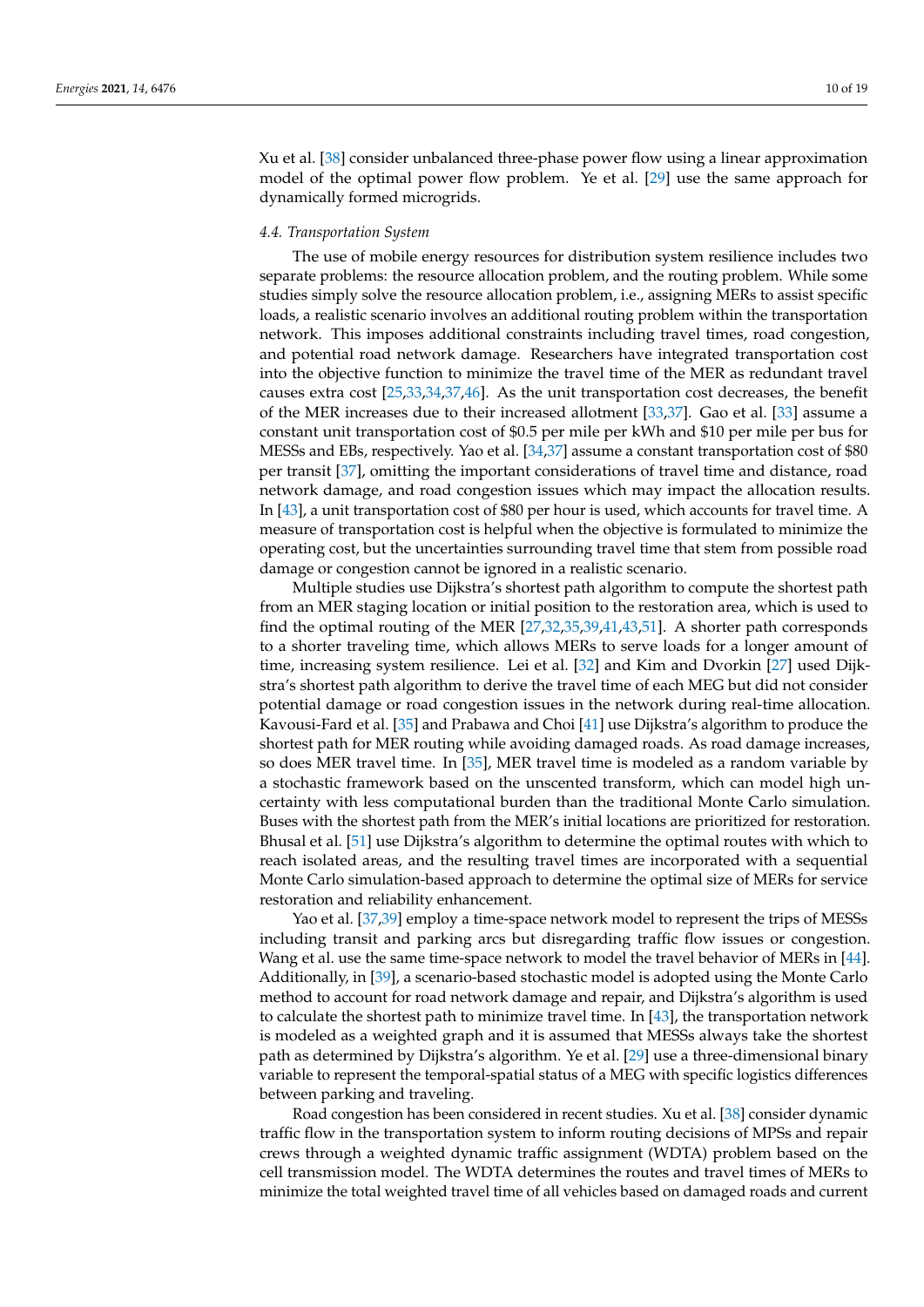traffic flow information. MER travel time then determines when they can be used for service restoration. Taheri et al. [\[30\]](#page-16-26) extracts the required travel time from Google Maps and investigates the sensitivity of the restoration process to traffic congestion through the use of a traffic congestion factor, defined as an after emergency traveling time divided by the normal condition traveling time. Ereno ğlu and Erdinc  $[50]$  consider traffic congestion and road damage deterministically by assuming that they happen on a specified road in a certain time frame to demonstrate the impacts of traffic congestion on system operation. When making assumptions about the transportation network, uncertainties surrounding travel time, road damage, and congestion should be considered stochastically.

#### *4.5. Resilience Evaluation and Quantification*

As discussed, MERs can be allocated to increase power grid resilience through the restoration of critical loads. As mentioned in Section [2,](#page-2-0) definitions of power system resilience vary and there are no widely adopted metrics in use to measure power system resilience. The concept of power system resilience is mentioned in every paper included in this survey, although the definitions vary between authors. Many researchers claim that their mobile energy resource strategy is resilient, or that it enhances resilience compared to normal operation or other strategies that use different technologies. However, most of these studies fail to include a quantifiable metric with which to measure resilience enhancement. Where data do exist, the use of different metrics makes it hard to compare between studies or against other resilience enhancement strategies. A few papers tailor their strategy to a specific resilience event, which cannot be generalized to any potential outage. Many rely on case studies to test the effectiveness of their proposed plan, Lei et al. [\[25](#page-16-21)[,32\]](#page-17-1), Gao et al. [\[33\]](#page-17-2), Kavousi-Fard et al. [\[35\]](#page-17-4), and Yao et al. [\[37](#page-17-6)[,39\]](#page-17-8) include a discussion of the conceptual resilience curve presented by Panteli and Mancarella [\[55\]](#page-17-23), which depicts the change in system performance function during an outage, using the curve to show how mobile energy resources can conceptually improve resilience. Gao et al. [\[33\]](#page-17-2), Kavousi-Fard et al. [\[35\]](#page-17-4), and Lei et al. [\[28\]](#page-16-24) all employ a commonly used metric that measures system resilience, R, as the integral of the system performance function over the outage period minus the allocation cost. The system performance is defined as the total power supplied to critical loads weighted by their priority. Enhanced resilience corresponds to increasing R. This resilience measure is then maximized in the optimization problem to determine the optimal tradeoff between MER allocation and cost. In [\[29,](#page-16-25)[31\]](#page-17-0), the problem is solved stochastically, hence, R represents the expected value of resilience. In [\[28\]](#page-16-24), Lei et al. co-optimize distribution system restoration with MER allocation and repair crew dispatch to maximize system resilience.

Malek et al. [\[47\]](#page-17-16) introduce a set of time-dependent resilience metrics to quantify the resilience enhancement of MEGs combined with network reconfiguration. Three states are considered: the event progression state, the post-event degraded state, and the restorative state. In the event progression state, the severity of load interruption is calculated along with the total time of disturbance, measured in kWh and hours, respectively. In the post-event degraded state, the expected load supply is calculated for a service restoration solution along with the total time taken to execute the restoration plan, measured in kW and hours, respectively. Finally, in the restorative phase, the actual amount of load restored is calculated and measured in kWh along with the restoration period, measured in hours. Malek et al. [\[47\]](#page-17-16) use these resilience metrics to compare multiple options to determine the optimal restoration plan, finding that the presence of MEGs increased the resilience of the system compared to network reconfiguration alone. While they do not include a measure of overall resilience, [\[27](#page-16-23)[,30,](#page-16-26)[40,](#page-17-9)[49\]](#page-17-18) employ lost load as a resilience evaluation criteria to show resilience enhancement. A reduction of lost load (measured in kWh or MWh) corresponds to enhanced resilience. In [\[27\]](#page-16-23), Kim and Dvorkin use the resilience evaluation criteria of lost load to show how their post-disaster allocation of MESSs enhances the distribution system resilience compared to a system without energy storage or one with stationary energy storage.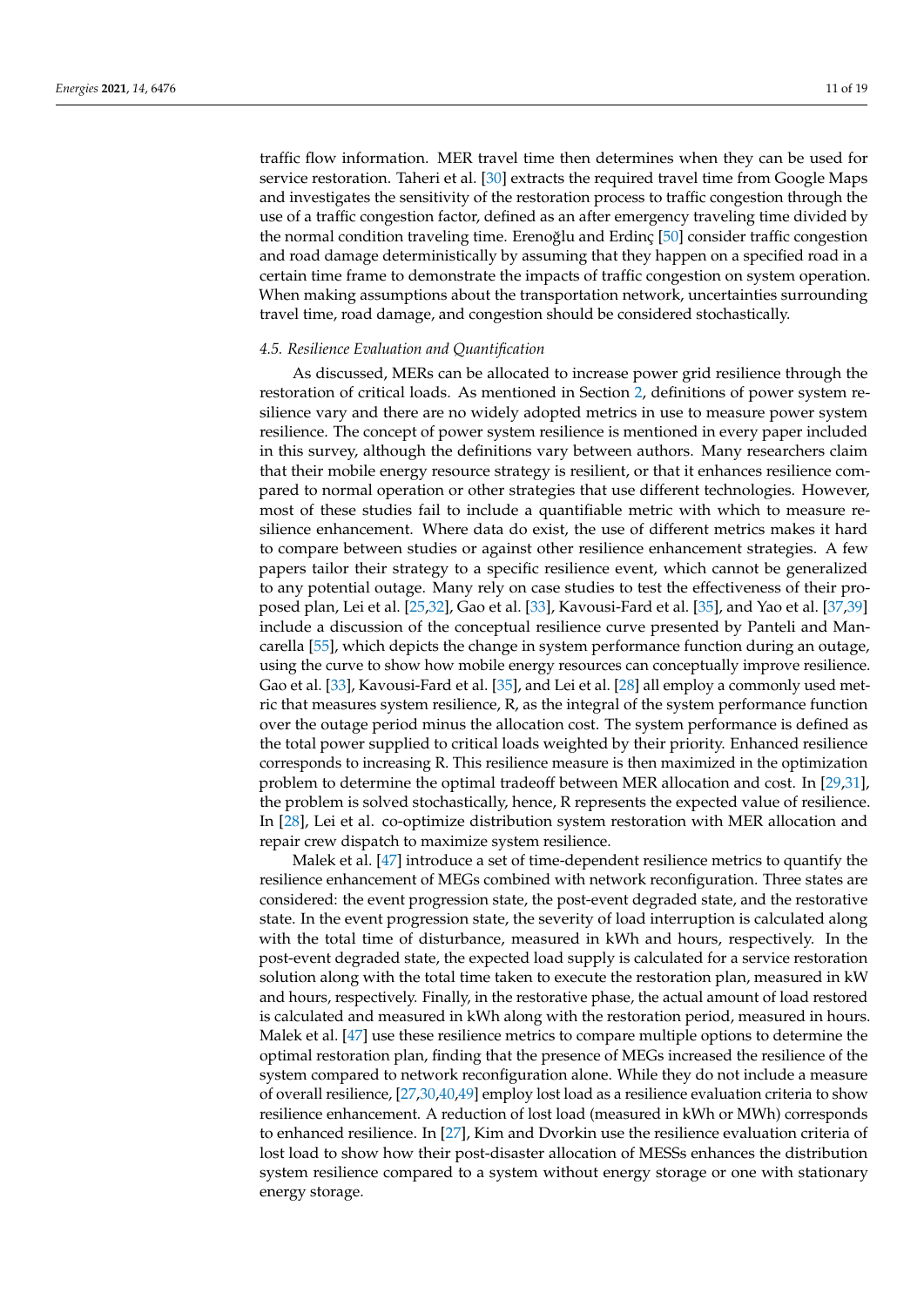Related to the concept of resilience is the idea of survivability, discussed in [\[25,](#page-16-21)[30,](#page-16-26)[33,](#page-17-2)[36,](#page-17-5)[42,](#page-17-11)[44,](#page-17-13)[50\]](#page-17-19). The Electric Power Research Institute describes survivability as an aspect of resilience, defined as "the ability to maintain a basic level of electricity service to customers" when electricity supply is interrupted [\[56\]](#page-18-0). Like resilience, survivability does not have an agreed-upon metric, making it difficult to measure or prove that a strategy can increase survivability. Gao et al. [\[33\]](#page-17-2) use failure probabilities to estimate the survivability of specific restoration paths, defining a path with high survivability to be likely to maintain function after a hurricane. Paths with high survivability (low failure probability) are preferred when the resource allocation plan is created. However, the authors do not claim that their plan would strengthen the survivability of the system. Conversely, in [\[25\]](#page-16-21), Lei et al. develop a two-stage restoration plan where the first stage is meant to directly increase survivability through the pre-positioning of mobile power sources (including EBS, MEGs, and MESSs) at critical loads. They measure survivability as the survived electricity supply to critical loads, and their results indicate that prepositioning MPSs can greatly enhance the system's survivability. Similarly, Che and Shahidehpour [\[36\]](#page-17-5) quantify survivability enhancement as a strategy the reduces the loss of critical loads following an outage compared to the base case. Their strategy to restore service using a combination of adaptive microgrid formation, load switching sequences, and mobile emergency resource positioning effectively enhances survivability. The authors extend the result of enhanced survivability to contend that their strategy enhances resilience. However, their work lacks a clear connection between the two terms or a metric for resilience, and that claim is unsubstantiated. Taheri et al. [\[30\]](#page-16-26) use an increased percentage of served load to represent the increased survivability from their strategy that combines MEG pre-positioning and real-time allocation with network reconfiguration and distributed generation. A metric for survivability was not included in [\[42](#page-17-11)[,44](#page-17-13)[,50\]](#page-17-19), which makes it difficult to measure the effectiveness of these strategies in reaching that goal.

Some studies develop their strategy around a particular resilience event. In [\[32](#page-17-1)[,33](#page-17-2)[,35\]](#page-17-4), post-hurricane restoration strategies are developed through the use of failure probabilities and fragility curves to estimate the damage to the distribution system likely caused by a hurricane. In  $[40,45]$  $[40,45]$ , the restoration plan is specific to earthquakes. Shi et al.  $[45]$ also employ failure probabilities to create a fragility curve for the distribution system to earthquakes. While the use of failure probabilities and fragility curves give a good picture of a specific system's risk, these case studies cannot be generalized to the effectiveness of the strategy to protect any system from an unexpected resilience event. This limits the results of the studies as resilience can be event-specific, but the events are not well anticipated. A system that is resilient to hurricanes may not respond the same to an earthquake or wildfire, so testing against a generic resilience event is preferred.

Most of the studies considered in this review also use specific case studies to demonstrate the effectiveness of their strategies, assuming that the distribution system is isolated from the rest of the grid [\[34](#page-17-3)[,38](#page-17-7)[,49\]](#page-17-18), or that specific lines or branches are damaged [\[28](#page-16-24)[,29](#page-16-25)[,31](#page-17-0)[,36](#page-17-5)[,37](#page-17-6)[,41,](#page-17-10)[42\]](#page-17-11). In [\[30\]](#page-16-26), fragility curves are used to determine the failure probability of the distribution system components and predict possible outages from an upcoming disturbance. A more thorough approach is considered in [\[25\]](#page-16-21), where 10,000 Monte Carlo simulations are conducted to evaluate the effectiveness of their proposed strategy. Similarly, Bhusal et al. [\[51\]](#page-17-20) used sequential Monte Carlo simulations to model potential outages within the distribution system based on reliability and historical outage data. However, this work considered reliability, not resilience, so the work may not extend to large-scale, long-duration outages.

#### *4.6. The Costs and Benefits of MESSs for Service Restoration*

Many researchers have formulated strategies to minimize the cost of the outage and the MESS service restoration plan, including the customer interruption cost, the operation, and maintenance cost of the MESSs, and the transportation costs [\[27,](#page-16-23)[34,](#page-17-3)[37](#page-17-6)[,39](#page-17-8)[,43](#page-17-12)[,46](#page-17-15)[,49\]](#page-17-18). These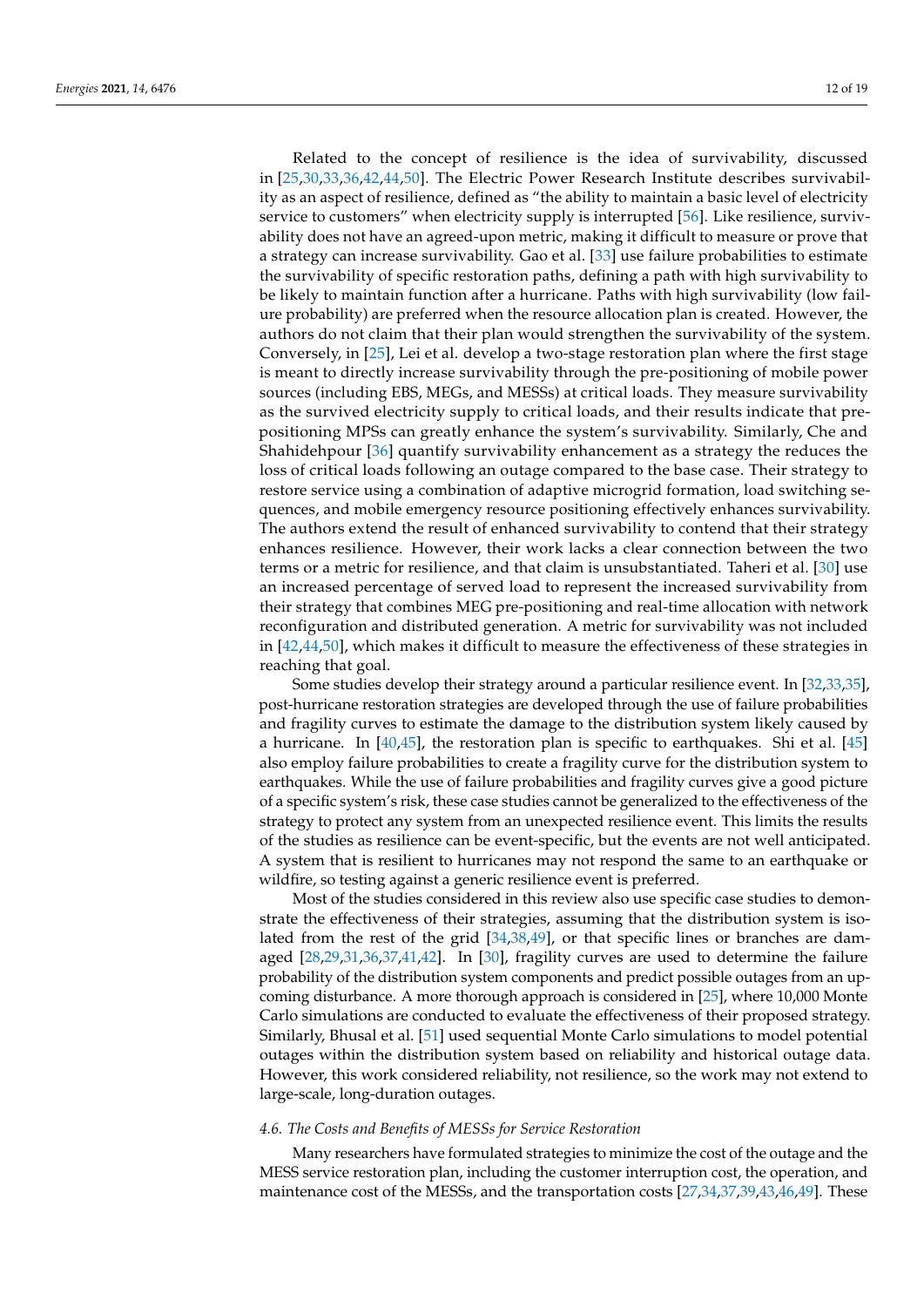plans attempt to balance the costs and benefits of using MESSs for resilience enhancement. However, while the costs of these technologies are relatively clear (e.g., the capital cost of purchasing a MESS and the operation and maintenance costs of batteries), the benefits are harder to assess.

A MESS generates value under emergency conditions by re-energizing loads during an outage, thereby avoiding the economic losses that those customers would otherwise incur. Thus, to quantify the benefit, it is necessary to understand how customers value uninterrupted electricity. The cost of an outage varies by customer, duration, and magnitude [\[57\]](#page-18-1). For example, for industrial or commercial customers, outage costs can be represented by the lost profit during the outage. For residential customers, outage costs are less straightforward, including spoiled food, loss of leisure, and discomfort [\[57\]](#page-18-1). Given the increase in home-based therapies (e.g., dialysis), loss of power can at times be lifethreatening even for residential customers. Outage costs can accrue over time, growing non-linearly throughout an outage [\[16,](#page-16-13)[57,](#page-18-1)[58\]](#page-18-2).

Methods to estimate customer interruption costs can be classified as either economywide or bottom-up [\[58\]](#page-18-2). Economy-wide approaches measure how outages affect economic performance, and while they are useful on a macro level, they cannot be applied to individual customers [\[57\]](#page-18-1). Conversely, bottom-up approaches apply to individual customers and assess the value of resilience based on stated or revealed preferences, usually obtained through customer surveys [\[58\]](#page-18-2). While surveys are widely seen as the best way to gather data about customer interruption costs, they are expensive and time-intensive to conduct and rely on answers to hypothetical questions [\[58\]](#page-18-2). Further, they may not be easily generalizable across different geographical areas and/or demographics. Existing surveys are limited, and often do not consider long-duration outages beyond 24 h [\[57](#page-18-1)[,58\]](#page-18-2). Value of lost load (VoLL) is an example of a bottom-up approach commonly used to estimate customer interruption costs. VoLL is a monetary metric based on stated customer preferences, where contingent valuation is used to determine an approximate price that customers are willing to pay for uninterrupted electricity. VoLL is estimated separately for residential, commercial, and industrial customers because the impact of an outage varies significantly between types of customers. For simple analyses, VoLL is often defined as a static \$/kWh metric that does not vary with outage duration. However, research suggests that customer outage costs may compound throughout a long-duration outage, so it is important for resilience analysis to consider how VoLL changes with time [\[16,](#page-16-13)[59\]](#page-18-3). A static VoLL has been traditionally applied to reliability analysis, and may not be appropriate for resilience, which deals with much longer outages, as research has shown that outage costs compound over time [\[16,](#page-16-13)[58\]](#page-18-2).

Research on the use of mobile energy resources for resilience enhancement has limited the customer interruption cost to a static VoLL. Gao et al. [\[33\]](#page-17-2) estimate a "supply benefit" of \$50/kWh for critical loads and \$10/kWh for non-critical loads. Kim and Dvorkin [\[27\]](#page-16-23) use a constant \$5/kWh in their approach to optimize investments in MESS units. Yao et al. [\[34](#page-17-3)[,37](#page-17-6)[,39](#page-17-8)[,43\]](#page-17-12) use a value of \$2/kWh or \$10/kWh, with the higher VoLL representing critical loads. Similarly, Nazemi et al. [\[48\]](#page-17-17) assign a value between \$2/kWh and \$10/kWh depending on the customer's criticality. Zhang et al. [\[46\]](#page-17-15) vary the VoLL, using values of \$4/kWh, \$14/kWh, and \$57/kWh to determine the sensitivity of MEG planning to VoLL. In no case do the values vary by outage duration, which is inconsistent with the current understanding that outage costs accrue over time. Without an accurate representation of outage costs, it is difficult to accurately estimate the benefit that MESSs can provide, making it difficult for utilities to balance the costs and benefits of the technology or to make an informed investment decision.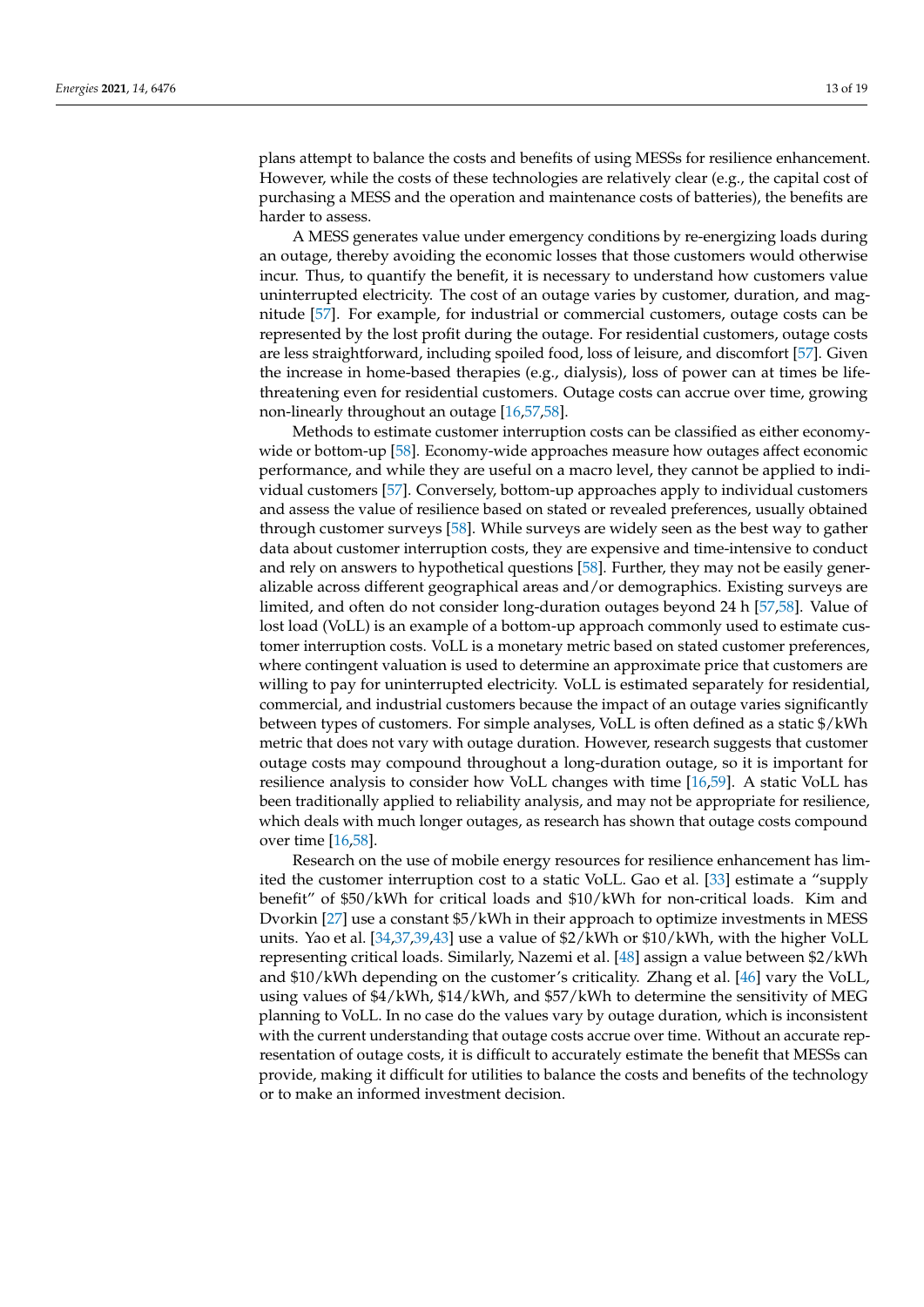# <span id="page-13-0"></span>**5. Discussion**

# *5.1. Research Gaps*

While considering the energy dispatch problem of MESSs, the current literature has examined active and reactive power to ensure frequency and voltage stability, respectively. However, if the system has rotating masses in the form of large motors or synchronous generators, dynamic stability needs to be studied as well. Currently, small-signal and transient stability are not considered in the literature as the analysis occurs on the order of every hour and thus allows for the assumption that dynamic stability can be disregarded. However, as the scale of the power system studied decreases, these assumptions may no longer hold; so, it may be necessary to consider dynamic stability for a MESS serving a microgrid or a network of microgrids. Similarly, with MESSs supplying smaller microgrids, voltage and power quality events may become more critical because the system is likely to be less stiff. Additionally, while balanced and unbalanced three-phase systems have been evaluated, no researchers have discussed the potential presence of asymmetry in the distribution system and how that may affect MESS service restoration.

Although MESSs are believed to enhance power grid resilience, the current literature lacks a unified approach to evaluate the effectiveness of their proposed strategies to achieve this goal. It is not enough to state that a measure will enhance resilience, a qualitative analysis is necessary. The absence of agreed-upon resilience metrics makes it challenging to prove resilience enhancement. Additionally, it is difficult to compare existing MESS strategies and to compare MESSs against similar technologies that also increase resilience. Therefore, future work must include a well-defined resilience metric. The same resilience metric can then be used to compare existing strategies such as those presented in this review, or to compare MESSs against stationary energy storage, network reconfiguration, demand response, or distributed energy generators. Often, these technologies may be deployed simultaneously, and a strong resilience metric can help optimize the system of resilience technologies for a specific application. This will create quantifiable results to point towards the best application for MESSs for a given situation. Even when a metric is employed, the method of evaluating the effectiveness of a strategy is often limited to case studies that contain single pre-defined outages, which does not produce a robust measure of the expected resilience enhancement. A stochastic, risk-based approach could improve the measurement of the resilience enhancement for a specific system.

While existing literature has acknowledged the potential costs and benefits of MESSs for resilience enhancement through critical load support, the evaluation is simplistic and unrealistic. The benefits have been evaluated as a reduction in customer interruption costs, which has been modeled using the value of lost load. However, the use of a constant value of lost load does not represent how outage costs evolve and compound throughout a long-duration outage. Additionally, the costs are not representative of the diverse set of customers that could be affected by the outage. Future work should employ durationdependent outage cost functions that vary based on the customer they represent to better estimate the benefit of increasing resilience and avoiding outage costs. Furthermore, current benefits are calculated based entirely on the monetary costs of an outage. The consequences of a disaster can be exacerbated by social, economic, or political conditions, which are not accounted for in these monetary costs. To properly address issues of equity within MESS power system restoration, it may be necessary to include a social vulnerability index to ensure that non-monetary costs are accounted for. An accurate representation of outage costs can help better estimate the resilience benefit of MESSs, which can help entities make informed investment decisions. Future work can use these benefits in a full cost–benefit analysis of MESSs, considering the stacked benefits achieved from both normal operation and emergency response and the operation cost of a MESS in both situations. Since MESS restoration is limited by the battery capacity and the availability of an energy resource to recharge from, their benefits may only be realized in a small time interval. A cost–benefit analysis is necessary to determine if that time interval is sufficient to offset the costs of deployment.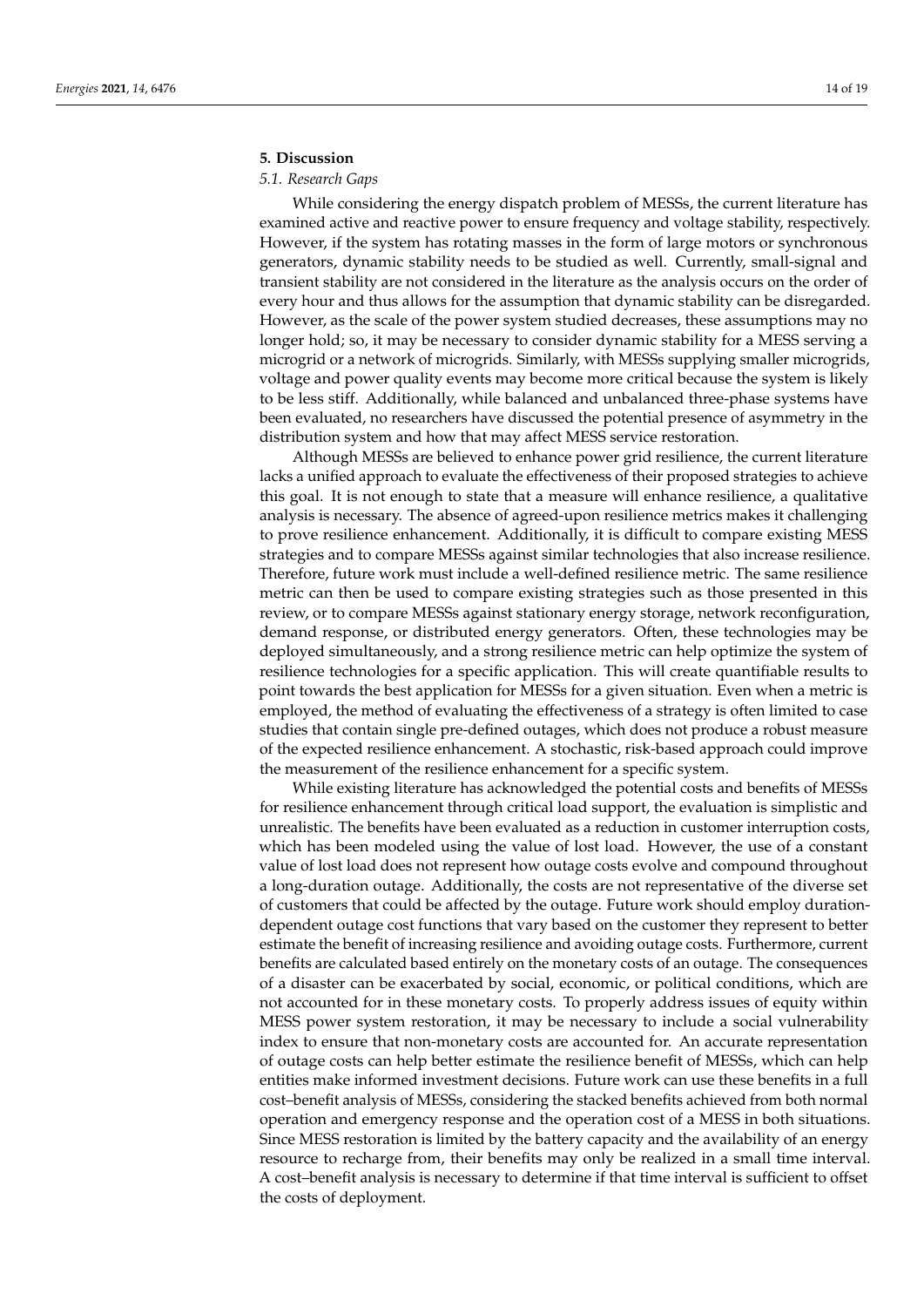#### *5.2. MESS Challenges and Opportunities*

A primary challenge when deploying MESSs for service restoration is that they are finite energy resources if not recharged. Thus, MESSs may act as short-term solutions to long-term problems in the case of extensive infrastructure damages. Researchers have considered the charging and discharging patterns of a MESS combined with microgrids in specific case studies, but that work could be extended to evaluate where additional reinforcement is necessary to create areas where a MESS can charge during an unexpected outage. Alternatively, MESSs themselves could include integrated renewable generation such as photovoltaic (PV) panels or micro wind turbines to allow for on-site charging.

In either case, the capacity of one MESS may not be sufficient to restore power to the entire outage area. In that case, MESS deployment may need to be coordinated with demand response or load shedding as suggested in [\[44,](#page-17-13)[49\]](#page-17-18). Further research could examine how to perform load shedding for residential, non-controllable loads or how to implement programs to reduce power consumption once a customer's power has been restored by a MESS. Alternatively, a load area could be broken into multiple microgrids so that the MESS capacity can support the entire smaller system. While microgrid formation and MESS deployment have been well studied, the MESS allocation problem could be combined with mobile switching and separation devices to implement network reconfiguration and adaptive microgrid strategies on systems with fixed separation points.

## *5.3. MESSs vs. Electric Vehicles for Resilience Enhancement*

In addition to the mobile energy resources (MESSs, mobile emergency generators, and electric buses) discussed in this review, electric vehicles can act as an energy resource to aid in service restoration [\[60\]](#page-18-4). The use of electric vehicles for grid support, or vehicle-to-grid (V2G) technologies, has been well studied, and while V2G can serve the same applications as MESSs, there are several key differences to the deployment strategies. One advantage of V2G over MESSs is that electric vehicles are more dispersed and distributed, and are therefore able to support loads across a wider geographic area. While EVs have much smaller batteries than MESSs, on aggregate, they can represent a resource of a similar scale. However, because EVs are not utility-owned or controlled like MESSs, V2G requires advanced communications and economic incentives to coordinate them for power injection and grid support. In addition, the point of entry to the grid would differ between EVs and MESSs, as MESSs typically connect to a substation, whereas EVs would have to plug in at a dedicated charging station.

## <span id="page-14-0"></span>**6. Conclusions**

In the face of natural disasters that are exacerbated by climate change, it has become increasingly important to increase power grid resilience. More resilient power systems can better prepare for, withstand, and recover from disasters, avoiding the social and economic costs of a power outage. Mobile energy resources, specifically MESSs, can increase power grid resilience by restoring power to critical loads following a contingency. Their mobility allows for increased flexibility compared to stationary DERs. MESSs can also provide ancillary services during normal operation, recouping investment decisions, a rare ability for emergency response equipment. As the cost of batteries continues to decrease, commercial deployment of MESSs will likely grow.

This paper provides a comprehensive review of the use of mobile energy resources (including MESSs, EBs, and MEGs) for resilience enhancement. The routing and scheduling optimization problem formulation is discussed along with the constraints imposed by both the power system and the transportation system. Major gaps in the literature stem from a lack of consensus surrounding qualitative metrics with which to measure power grid resilience and subsequent improvements, as well as simplistic and unrealistic models of the customer interruption costs for a long-duration power outage. Risk-based and stochastic analyses are necessary to quantitatively measure resilience enhancement and compare MESSs against other similar technologies. To support informed MESS investment decisions,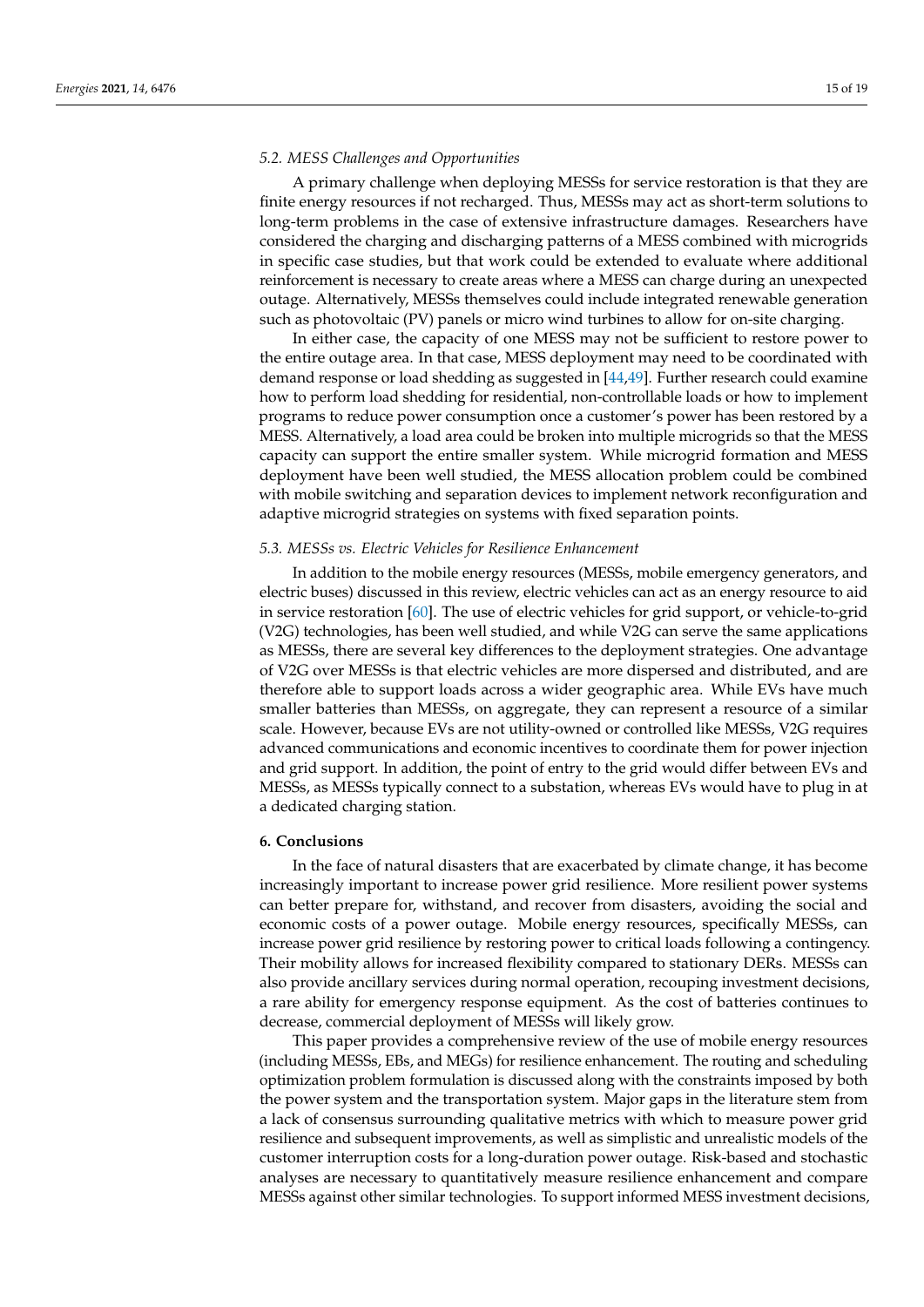the customer interruption cost during an outage should be modeled to represent different customers and how costs can accrue throughout a long-duration outage.

This study only considers the use of MESSs in emergency conditions to restore power following an outage, but other applications during normal operation exist. These include load leveling, peak shaving, reactive power support, voltage regulation, the support of dispersed renewable energy integration, and transmission upgrade deferral. MESSs can generate value in both scenarios and implement value stacking to increase their costeffectiveness. In addition to their use for emergency response, a comprehensive review of the use of MESSs during normal operations for applications is needed for a thorough understanding of the role of MESSs in the future power system.

**Author Contributions:** Conceptualization, J.D., S.M. and B.K.; formal analysis, J.D.; data curation, J.D.; writing—original draft preparation, J.D. and S.M.; writing—review and editing, S.M and B.K.; supervision, S.M. and B.K. All authors have read and agreed to the published version of the manuscript.

**Funding:** This research received no external funding.

**Acknowledgments:** The work of Jesse Dugan is supported by the Mines/NREL Advanced Energy Systems Graduate Program. This work was authored in part by the National Renewable Energy Laboratory, operated by Alliance for Sustainable Energy, LLC, for the U.S. Department of Energy (DOE) under Contract No. DE-AC36-08GO28308. The views expressed in the article do not necessarily represent the views of the DOE or the U.S. Government.

**Conflicts of Interest:** The authors declare no conflicts of interest.

#### **Abbreviations**

The following abbreviations are used in this manuscript:

| <b>MESS</b>  | Mobile energy storage system                    |
|--------------|-------------------------------------------------|
| <b>SCOPF</b> | Security constrained optimal power flow         |
| <b>DER</b>   | Distributed energy resource                     |
| MEG          | Mobile emergency generator                      |
| EB           | Electric bus                                    |
| MER          | Mobile energy resource                          |
| <b>MPS</b>   | Mobile power source                             |
| NR           | Network reconfiguration                         |
| MG           | Microgrid                                       |
| DG           | Distributed generation                          |
| RC           | Repair crew                                     |
| DR.          | Demand response                                 |
| MIQP         | Mixed integer quadratic program                 |
| MILP         | Mixed integer linear program                    |
| MINLP        | Mixed integer nonlinear program                 |
| MISOCP       | Mixed integer second order cone program         |
| <b>MIQCP</b> | Mixed integer quadratically constrained program |
| MISDP        | Mixed integer semidefinite program              |
| OPF          | Optimal power flow                              |
| WDTA         | Weighted dynamic traffic assignment             |
| PV           | Photovoltaic                                    |
| EV           | Electric vehicle                                |
| V2G          | Vehicle-to-grid                                 |
|              |                                                 |

## **References**

- <span id="page-15-0"></span>1. *Economic Benefits of Increasing Electric Grid Resilience to Weather Outages*; Technical Report; Executive Office of the President: Washington, DC, USA, 2013.
- <span id="page-15-1"></span>2. Podlaha, A.; Lorinc, M.; Srivastava, G.; Bowen, S.; Kerschner, B. *Weather, Climate & Catastrophe Insight: 2020 Annual Report*; Technical Report; Aon: London, UK, 2021.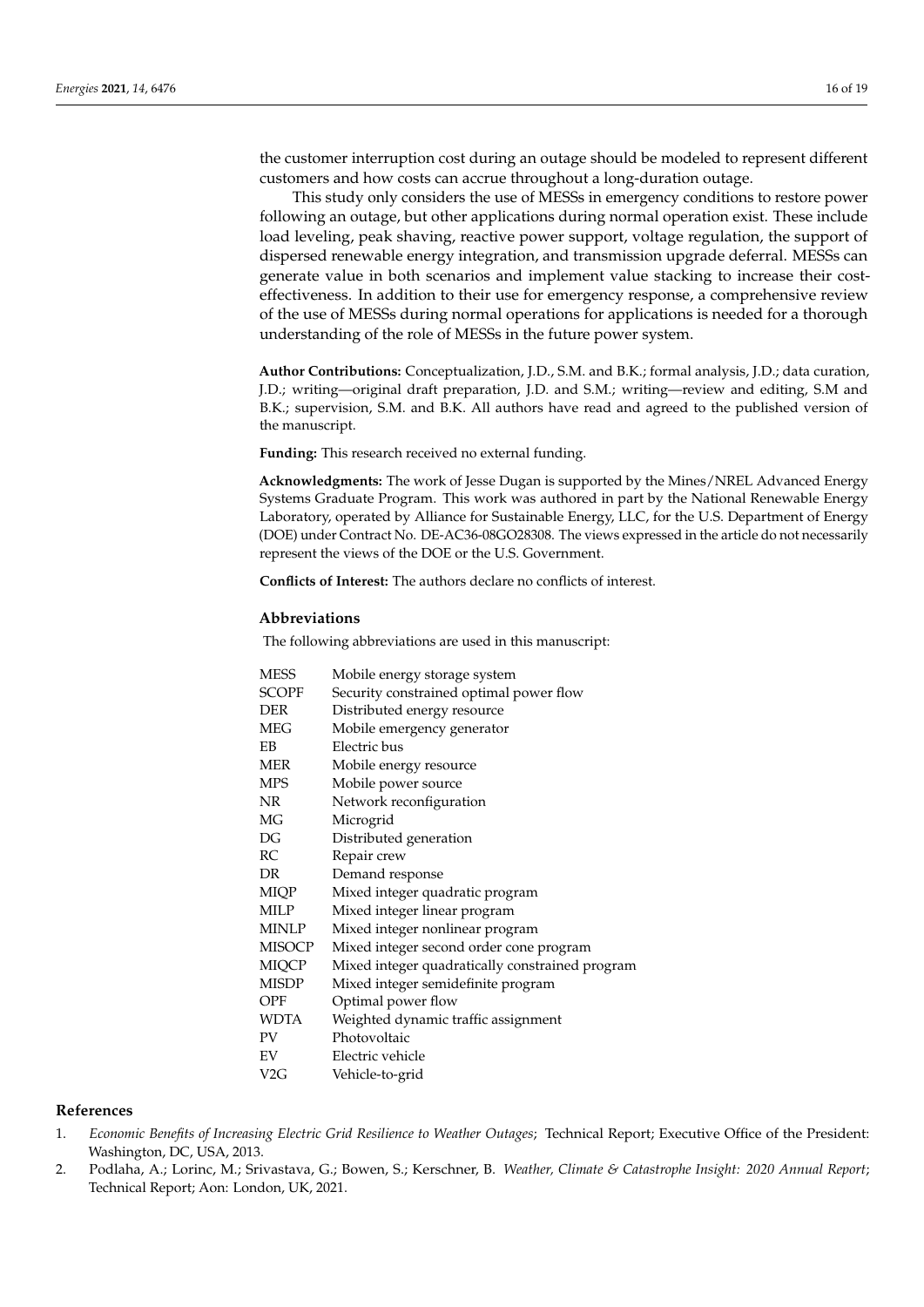- <span id="page-16-0"></span>3. Mishra, S.; Anderson, K.; Miller, B.; Boyer, K.; Warren, A. Microgrid resilience: A holistic approach for assessing threats, identifying vulnerabilities, and designing corresponding mitigation strategies. *Appl. Energy* **2020**, *264*, 114726. [\[CrossRef\]](http://doi.org/10.1016/j.apenergy.2020.114726)
- <span id="page-16-1"></span>4. Sullivan, J.E.; Kamensky, D. How cyber-attacks in Ukraine show the vulnerability of the U.S. power grid. *Electr. J.* **2017**, *30*, 30–35. [\[CrossRef\]](http://dx.doi.org/10.1016/j.tej.2017.02.006)
- <span id="page-16-2"></span>5. Bie, Z.; Lin, Y.; Li, G.; Li, F. Battling the Extreme: A Study on the Power System Resilience. *Proc. IEEE* **2017**, *105*, 1253–1266. [\[CrossRef\]](http://dx.doi.org/10.1109/JPROC.2017.2679040)
- <span id="page-16-3"></span>6. *Mobile Energy Storage Study: Emergency Response and Demand Reduction*; Technical Report; Massachusetts Department of Energy Resource: Boston, MA, USA, 2020.
- <span id="page-16-4"></span>7. Institute of Electrical and Electronics Engineers (IEEE). *IEEE Guide for Design, Operation, and Maintenance of Battery Energy Storage Systems, both Stationary and Mobile, and Applications Integrated with Electric Power Systems*; IEEE: Piscataway, NJ, USA, 2019; pp. 1–45. [\[CrossRef\]](http://dx.doi.org/10.1109/IEEESTD.2019.8930450)
- <span id="page-16-5"></span>8. Abdeltawab, H.H.; Mohamed, Y.A.R.I. Mobile Energy Storage Scheduling and Operation in Active Distribution Systems. *IEEE Trans. Ind. Electron.* **2017**, *64*, 6828–6840. [\[CrossRef\]](http://dx.doi.org/10.1109/TIE.2017.2682779)
- <span id="page-16-6"></span>9. Wilson, M. *Lazard's Levelized Cost of Storage Analysis—Version 6.0*; Lazard: New York, NY, USA, 2020; p. 40.
- <span id="page-16-7"></span>10. Con Edison Developing Energy Storage System on Wheels. Available online: [https://www.coned.com/en/about-us/media](https://www.coned.com/en/about-us/media-center/news/20160712/energy-storage-on-wheels)[center/news/20160712/energy-storage-on-wheels](https://www.coned.com/en/about-us/media-center/news/20160712/energy-storage-on-wheels) (accessed on 13 September 2021).
- <span id="page-16-8"></span>11. Mobile Energy Storage. Power Edison. Available online: <https://www.poweredison.com> (accessed on 13 September 2021).
- <span id="page-16-9"></span>12. Nomad Transportable Power Systems. Available online: <https://www.nomadpower.com/> (accessed on 13 September 2021).
- <span id="page-16-10"></span>13. Spittle, B. Nomad Transportable Power Systems, Waterbury, VT, USA. Personal communication, 2021.
- <span id="page-16-11"></span>14. Abdubannaev, J.; Sun, Y.; Xin, A.; Jan, M.U.; Makhamadjanova, N.; Rakhimov, S. Enhancing Power System Resilience—A review. In Proceedings of the 2019 IEEE 3rd Conference on Energy Internet and Energy System Integration (EI2), Changsha, China, 8–10 November 2019; pp. 2350–2354. [\[CrossRef\]](http://dx.doi.org/10.1109/EI247390.2019.9062002)
- <span id="page-16-12"></span>15. Wang, Y.; Rousis, A.O.; Strbac, G. On microgrids and resilience: A comprehensive review on modeling and operational strategies. *Renew. Sustain. Energy Rev.* **2020**, *134*, 110313. [\[CrossRef\]](http://dx.doi.org/10.1016/j.rser.2020.110313)
- <span id="page-16-13"></span>16. Anderson, K.; Li, X.; Dalvi, S.; Ericson, S.; Barrows, C.; Murphy, C.; Hotchkiss, E. Integrating the Value of Electricity Resilience in Energy Planning and Operations Decisions. *IEEE Syst. J.* **2021**, *15*, 204–214. [\[CrossRef\]](http://dx.doi.org/10.1109/JSYST.2019.2961298)
- <span id="page-16-14"></span>17. Bhusal, N.; Abdelmalak, M.; Kamruzzaman, M.; Benidris, M. Power System Resilience: Current Practices, Challenges, and Future Directions. *IEEE Access* **2020**, *8*, 18064–18086. [\[CrossRef\]](http://dx.doi.org/10.1109/ACCESS.2020.2968586)
- <span id="page-16-15"></span>18. Raoufi, H.; Vahidinasab, V.; Mehran, K. Power Systems Resilience Metrics: A Comprehensive Review of Challenges and Outlook. *Sustainability* **2020**, *12*, 9698. [\[CrossRef\]](http://dx.doi.org/10.3390/su12229698)
- <span id="page-16-16"></span>19. Moslehi, K.; Kumar, A.; Shurtleff, D.; Laufenberg, M.; Bose, A.; Hirsch, P. Framework for a self-healing power grid. In Proceedings of the IEEE Power Engineering Society General Meeting, San Francisco, CA, USA, 16 June 2005; Volume 3, p. 3027. [\[CrossRef\]](http://dx.doi.org/10.1109/PES.2005.1489709)
- 20. Deng, C.; Xiao, X.; Fu, Z.; Liu, G.; Yang, H.; Liu, J. Terrestrial-Satellite Hybrid Backbone Communication Network for Smart Power Grid. *Energy Procedia* **2011**, *12*, 27–36. [\[CrossRef\]](http://dx.doi.org/10.1016/j.egypro.2011.10.006)
- <span id="page-16-17"></span>21. Sousa, P.; Bessani, A.N.; Dantas, W.S.; Souto, F.; Correia, M.; Neves, N.F. Intrusion-tolerant self-healing devices for critical infrastructure protection. In Proceedings of the 2009 IEEE/IFIP International Conference on Dependable Systems Networks, Lisbon, Portugal, 29 June–2 July 2009; pp. 217–222. [\[CrossRef\]](http://dx.doi.org/10.1109/DSN.2009.5270333)
- <span id="page-16-18"></span>22. Capitanescu, F.; Martinez Ramos, J.L.; Panciatici, P.; Kirschen, D.; Marano Marcolini, A.; Platbrood, L.; Wehenkel, L. State-ofthe-art, challenges, and future trends in security constrained optimal power flow. *Electr. Power Syst. Res.* **2011**, *81*, 1731–1741. [\[CrossRef\]](http://dx.doi.org/10.1016/j.epsr.2011.04.003)
- <span id="page-16-19"></span>23. Li, Y.; McCalley, J.D. Risk-based optimal power flow and system operation state. In Proceedings of the 2009 IEEE Power Energy Society General Meeting, Calgary, AB, Canada, 26–30 July 2009; pp. 1–6. [\[CrossRef\]](http://dx.doi.org/10.1109/PES.2009.5275724)
- <span id="page-16-20"></span>24. Wang, Q.; McCalley, J.D.; Zheng, T.; Litvinov, E. A Computational Strategy to Solve Preventive Risk-Based Security-Constrained OPF. *IEEE Trans. Power Syst.* **2013**, *28*, 1666–1675. [\[CrossRef\]](http://dx.doi.org/10.1109/TPWRS.2012.2219080)
- <span id="page-16-21"></span>25. Lei, S.; Chen, C.; Zhou, H.; Hou, Y. Routing and Scheduling of Mobile Power Sources for Distribution System Resilience Enhancement. *IEEE Trans. Smart Grid* **2019**, *10*, 5650–5662. [\[CrossRef\]](http://dx.doi.org/10.1109/TSG.2018.2889347)
- <span id="page-16-22"></span>26. Kwon, S.Y.; Park, J.Y.; Kim, Y.J. Optimal Operation of Mobile Energy Storage Devices to Minimize Energy Loss in a Distribution System. In Proceedings of the 2018 IEEE International Conference on Environment and Electrical Engineering and 2018 IEEE Industrial and Commercial Power Systems Europe (EEEIC/ICPS Europe), Palermo, Italy, 12–15 July 2018; pp. 1–6. [\[CrossRef\]](http://dx.doi.org/10.1109/EEEIC.2018.8494447)
- <span id="page-16-23"></span>27. Kim, J.; Dvorkin, Y. Enhancing Distribution System Resilience With Mobile Energy Storage and Microgrids. *IEEE Trans. Smart Grid* **2019**, *10*, 4996–5006. [\[CrossRef\]](http://dx.doi.org/10.1109/TSG.2018.2872521)
- <span id="page-16-24"></span>28. Lei, S.; Chen, C.; Li, Y.; Hou, Y. Resilient Disaster Recovery Logistics of Distribution Systems: Co-Optimize Service Restoration With Repair Crew and Mobile Power Source Dispatch. *IEEE Trans. Smart Grid* **2019**, *10*, 6187–6202. [\[CrossRef\]](http://dx.doi.org/10.1109/TSG.2019.2899353)
- <span id="page-16-25"></span>29. Ye, Z.; Chen, C.; Chen, B.; Wu, K. Resilient Service Restoration for Unbalanced Distribution Systems With Distributed Energy Resources by Leveraging Mobile Generators. *IEEE Trans. Ind. Inform.* **2021**, *17*, 1386–1396. [\[CrossRef\]](http://dx.doi.org/10.1109/TII.2020.2976831)
- <span id="page-16-26"></span>30. Taheri, B.; Safdarian, A.; Moeini-Aghtaie, M.; Lehtonen, M. Distribution System Resilience Enhancement via Mobile Emergency Generators. *IEEE Trans. Power Deliv.* **2021**, *36*, 2308–2319. [\[CrossRef\]](http://dx.doi.org/10.1109/TPWRD.2020.3007762)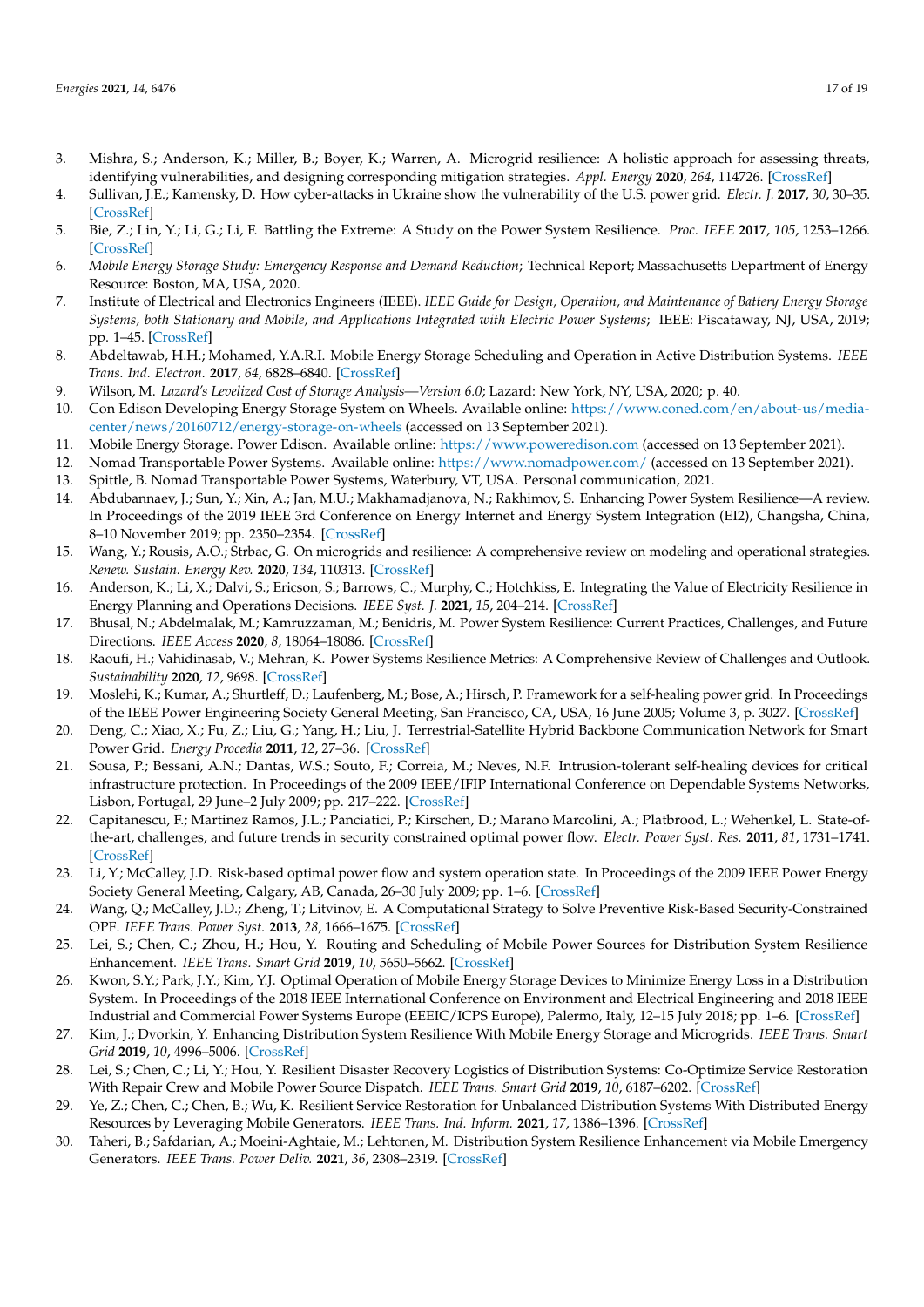- <span id="page-17-0"></span>31. Ding, T.; Wang, Z.; Jia, W.; Chen, B.; Chen, C.; Shahidehpour, M. Multiperiod Distribution System Restoration With Routing Repair Crews, Mobile Electric Vehicles, and Soft-Open-Point Networked Microgrids. *IEEE Trans. Smart Grid* **2020**, *11*, 4795–4808. [\[CrossRef\]](http://dx.doi.org/10.1109/TSG.2020.3001952)
- <span id="page-17-1"></span>32. Lei, S.; Wang, J.; Chen, C.; Hou, Y. Mobile Emergency Generator Pre-Positioning and Real-Time Allocation for Resilient Response to Natural Disasters. *IEEE Trans. Smart Grid* **2018**, *9*, 2030–2041. [\[CrossRef\]](http://dx.doi.org/10.1109/TSG.2016.2605692)
- <span id="page-17-2"></span>33. Gao, H.; Chen, Y.; Mei, S.; Huang, S.; Xu, Y. Resilience-Oriented Pre-Hurricane Resource Allocation in Distribution Systems Considering Electric Buses. *Proc. IEEE* **2017**, *105*, 1214–1233. [\[CrossRef\]](http://dx.doi.org/10.1109/JPROC.2017.2666548)
- <span id="page-17-3"></span>34. Yao, S.; Zhao, T.; Zhang, H.; Wang, P.; Goel, L. Two-stage Stochastic Scheduling of Transportable Energy Storage Systems for Resilient Distribution Systems. In Proceedings of the 2018 IEEE International Conference on Probabilistic Methods Applied to Power Systems (PMAPS), Boise, ID, USA, 24–28 June 2018; pp. 1–6. [\[CrossRef\]](http://dx.doi.org/10.1109/PMAPS.2018.8440544)
- <span id="page-17-4"></span>35. Kavousi-Fard, A.; Wang, M.; Su, W. Stochastic Resilient Post-Hurricane Power System Recovery Based on Mobile Emergency Resources and Reconfigurable Networked Microgrids. *IEEE Access* **2018**, *6*, 72311–72326. [\[CrossRef\]](http://dx.doi.org/10.1109/ACCESS.2018.2881949)
- <span id="page-17-5"></span>36. Che, L.; Shahidehpour, M. Adaptive Formation of Microgrids With Mobile Emergency Resources for Critical Service Restoration in Extreme Conditions. *IEEE Trans. Power Syst.* **2019**, *34*, 742–753. [\[CrossRef\]](http://dx.doi.org/10.1109/TPWRS.2018.2866099)
- <span id="page-17-6"></span>37. Yao, S.; Wang, P.; Zhao, T. Transportable Energy Storage for More Resilient Distribution Systems With Multiple Microgrids. *IEEE Trans. Smart Grid* **2019**, *10*, 3331–3341. [\[CrossRef\]](http://dx.doi.org/10.1109/TSG.2018.2824820)
- <span id="page-17-7"></span>38. Xu, Y.; Wang, Y.; He, J.; Su, M.; Ni, P. Resilience-Oriented Distribution System Restoration Considering Mobile Emergency Resource Dispatch in Transportation System. *IEEE Access* **2019**, *7*, 73899–73912. [\[CrossRef\]](http://dx.doi.org/10.1109/ACCESS.2019.2921017)
- <span id="page-17-8"></span>39. Yao, S.; Wang, P.; Liu, X.; Zhang, H.; Zhao, T. Rolling Optimization of Mobile Energy Storage Fleets for Resilient Service Restoration. *IEEE Trans. Smart Grid* **2020**, *11*, 1030–1043. [\[CrossRef\]](http://dx.doi.org/10.1109/TSG.2019.2930012)
- <span id="page-17-9"></span>40. Yang, Z.; Dehghanian, P.; Nazemi, M. Seismic-Resilient Electric Power Distribution Systems: Harnessing the Mobility of Power Sources. *IEEE Trans. Ind. Appl.* **2020**, *56*, 2304–2313. [\[CrossRef\]](http://dx.doi.org/10.1109/TIA.2020.2972854)
- <span id="page-17-10"></span>41. Prabawa, P.; Choi, D.H. Multi-Agent Framework for Service Restoration in Distribution Systems With Distributed Generators and Static/Mobile Energy Storage Systems. *IEEE Access* **2020**, *8*, 51736–51752. [\[CrossRef\]](http://dx.doi.org/10.1109/ACCESS.2020.2980544)
- <span id="page-17-11"></span>42. Nazemi, M.; Dehghanian, P.; Yang, Z. Swift Disaster Recovery for Resilient Power Grids: Integration of DERs with Mobile Power Sources. In Proceedings of the 2020 International Conference on Probabilistic Methods Applied to Power Systems (PMAPS), Liege, Belgium, 18–21 August 2020; pp. 1–6. [\[CrossRef\]](http://dx.doi.org/10.1109/PMAPS47429.2020.9183451)
- <span id="page-17-12"></span>43. Yao, S.; Gu, J.; Zhang, H.; Wang, P.; Liu, X.; Zhao, T. Resilient Load Restoration in Microgrids Considering Mobile Energy Storage Fleets: A Deep Reinforcement Learning Approach. In Proceedings of the 2020 IEEE Power Energy Society General Meeting (PESGM), Montreal, QC, Canada, 2–6 August 2020; pp. 1–5. [\[CrossRef\]](http://dx.doi.org/10.1109/PESGM41954.2020.9282132)
- <span id="page-17-13"></span>44. Wang, W.; Xiong, X.; Xiao, C.; Li, H.; Zhang, B. Integration of Mobile Energy Resources and Demand Response to Strengthen the Survivability of Isolated Distribution Systems. In Proceedings of the 2020 IEEE 4th Conference on Energy Internet and Energy System Integration (EI2), Wuhan, China 30 October–1 November 2020; pp. 1571–1577. [\[CrossRef\]](http://dx.doi.org/10.1109/EI250167.2020.9347070)
- <span id="page-17-14"></span>45. Shi, W.; Zhuang, P.; Liang, H. Mobile Energy Resource Allocation for Distribution System Resilience Against Earthquakes. In Proceedings of the 2020 IEEE 92nd Vehicular Technology Conference (VTC2020-Fall), Victoria, BC, Canada, 18 November– 16 December 2020; pp. 1–5. [\[CrossRef\]](http://dx.doi.org/10.1109/VTC2020-Fall49728.2020.9348660)
- <span id="page-17-15"></span>46. Zhang, G.; Zhang, F.; Zhang, X.; Wang, Z.; Meng, K.; Dong, Z.Y. Mobile Emergency Generator Planning in Resilient Distribution Systems: A Three-Stage Stochastic Model With Nonanticipativity Constraints. *IEEE Trans. Smart Grid* **2020**, *11*, 4847–4859. [\[CrossRef\]](http://dx.doi.org/10.1109/TSG.2020.3003595)
- <span id="page-17-16"></span>47. Malek, A.F.; Mokhlis, H.; Muhammad, M.A.; Bajwa, A.A.; Mansor, N.N.; Jamian, J.J. Resilience Based Decision Metrics for dispatching Mobile Emergency Truck Generators in Distribution System. In Proceedings of the 2021 IEEE International Conference in Power Engineering Application (ICPEA), Shah Alam, Malaysia, 8–9 March 2021; pp. 233–238. [\[CrossRef\]](http://dx.doi.org/10.1109/ICPEA51500.2021.9417860)
- <span id="page-17-17"></span>48. Nazemi, M.; Dehghanian, P.; Lu, X.; Chen, C. Uncertainty-Aware Deployment of Mobile Energy Storage Systems for Distribution Grid Resilience. *IEEE Trans. Smart Grid* **2021**, *12*, 3200–3214. [\[CrossRef\]](http://dx.doi.org/10.1109/TSG.2021.3064312)
- <span id="page-17-18"></span>49. Mehrjerdi, H.; Mahdavi, S.; Hemmati, R. Resilience maximization through mobile battery storage and diesel DG in integrated electrical and heating networks. *Energy* **2021**, *237*, 121195. [\[CrossRef\]](http://dx.doi.org/10.1016/j.energy.2021.121195)
- <span id="page-17-19"></span>50. Erenoğlu, A.K.; Erdinç, O. Post-Event restoration strategy for coupled distribution-transportation system utilizing spatiotemporal flexibility of mobile emergency generator and mobile energy storage system. *Electr. Power Syst. Res.* **2021**, *199*, 107432. [\[CrossRef\]](http://dx.doi.org/10.1016/j.epsr.2021.107432)
- <span id="page-17-20"></span>51. Bhusal, N.; Gautam, M.; Benidris, M. Sizing of Movable Energy Resources for Service Restoration and Reliability Enhancement. In Proceedings of the 2020 IEEE Power Energy Society General Meeting (PESGM), Montreal, QC, Canada, 2–6 August 2020; pp. 1–5. [\[CrossRef\]](http://dx.doi.org/10.1109/PESGM41954.2020.9281558)
- <span id="page-17-21"></span>52. Low, S.H. Convex Relaxation of Optimal Power Flow—Part II: Exactness. *IEEE Trans. Control. Netw. Syst.* **2014**, *1*, 177–189. [\[CrossRef\]](http://dx.doi.org/10.1109/TCNS.2014.2323634)
- 53. Farivar, M.; Low, S.H. Branch Flow Model: Relaxations and Convexification—Part I. *IEEE Trans. Power Syst.* **2013**, *28*, 2554–2564. [\[CrossRef\]](http://dx.doi.org/10.1109/TPWRS.2013.2255317)
- <span id="page-17-22"></span>54. Taylor, J.A.; Hover, F.S. Convex Models of Distribution System Reconfiguration. *IEEE Trans. Power Syst.* **2012**, *27*, 1407–1413. [\[CrossRef\]](http://dx.doi.org/10.1109/TPWRS.2012.2184307)
- <span id="page-17-23"></span>55. Panteli, M.; Mancarella, P. The Grid: Stronger, Bigger, Smarter?: Presenting a Conceptual Framework of Power System Resilience. *IEEE Power Energy Mag.* **2015**, *13*, 58–66. [\[CrossRef\]](http://dx.doi.org/10.1109/MPE.2015.2397334)